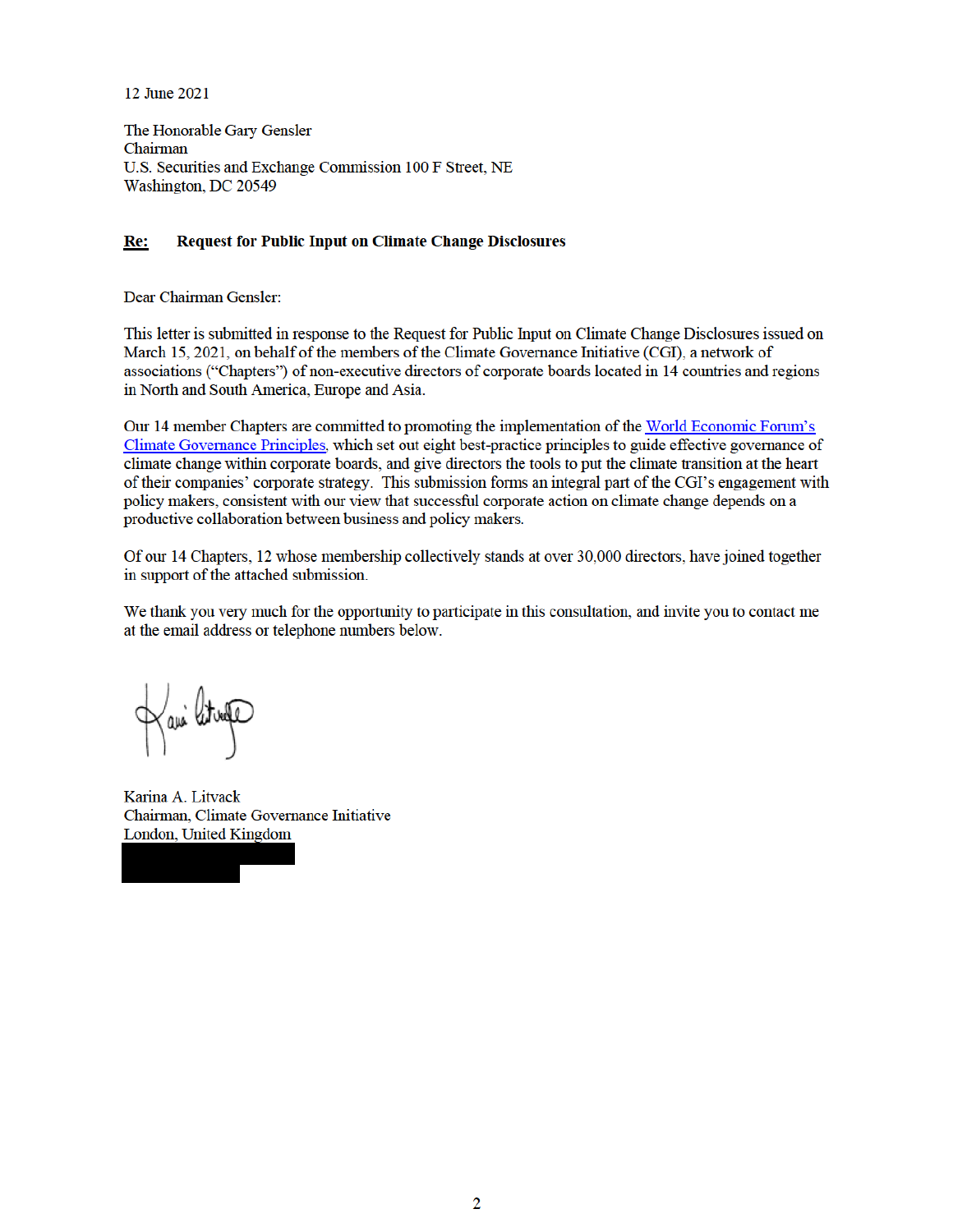### **Submission from CGI to SEC on Climate Change Disclosures**

#### June 2021

Climate change is a global emergency. To achieve the goal of limiting global average temperature increases to 1.5 $^{\circ}$ C above pre-industrial levels and achieve net-zero carbon emissions by 2050<sup>1</sup>, most countries will need to substantially increase their climate ambitions and investments. This places an unprecedented responsibility onto the shoulders of business decision-makers, including non-executive board directors whose stewardship obligations require them to develop and monitor the corporate strategy that will position their companies for resilience in a zero-carbon world.

In support of corporate boards in the G20 and beyond, the Climate Governance Initiative ("CGI" or "the Initiative"), a global project launched in collaboration with the World Economic Forum, has been established with the aim of mobilising non-executive directors<sup>2</sup> to put climate change at the heart of their companies' business strategies.

The core mission of the Initiative is to promote the implementation of the World Economic Forum's *Guiding Principles for Climate Change Governance on Corporate Boards*, a set of comprehensive and ambitious best practice standards developed to guide board behaviour, by providing a range of engagement opportunities aimed at enhancing their skills in this area.

The Initiative has been expanding internationally by creating local CGI forums or "Chapters" for nonexecutive directors, often known under the name of Chapter Zero<sup>3</sup>. Each national Chapter works within its respective country as well as across borders to share knowledge and promote climate action, both at company-specific and systems level.

## The member Chapters of the Initiative<sup>4</sup> have collectively responded to the *invitation for input from the* **U.S. Securities and Exchange Commission, giving our strong support to the mandating of climate disclosures in filings and reports.**

The key recommendations in the response are as follows. The U.S. Securities and Exchange Commission ("the SEC" or "the Commission") should:

- reinforce the view that climate change will have significant implications for all companies and their boards, requiring them to revisit their corporate strategies to respond to it, and to integrate all relevant impacts within the financial statements and disclosures;
- set minimum disclosure<sup>5</sup> requirements that apply to all companies<sup>6</sup>, allow for comparability, and cover the entire value chain, as well as define some specific disclosure requirements that will be necessary for certain industries;

<sup>1</sup> This is the target identified by the United Nation's Intergovernmental Panel on Climate Change (IPCC) as critical to averting the most extreme forms of damaging climate change. We acknowledge that since the IPCC's report, other reports recommending climate neutrality as a matter of urgency have been issued which indicate the increasing concern that current net zero targets by 2050 may be insufficient and technologies needed to achieve the Paris goals are not currently available at scale, however, the basis of our assumptions remains the 2018 report until it has been superseded by a revised and widely-accepted new standard.

<sup>2</sup> In this document, the terms "non-executive director" and "NED" should be understood to refer to any individual who serves on the board of directors, whether dual or unitary, and bears legal responsibility for the oversight and long-term success of the company. These terms are therefore intended to include all individuals who serve as members of boards of directors and may be referred to in their respective jurisdictions as "directors", "supervisory board members", "outside directors", "independent directors", "corporate directors" or "board members".

<sup>3</sup> The CGI Chapters in Malaysia, Nordics, Russia and USA are known as Climate Governance Malaysia, Boards Impact Forum, Climate Governance Russian, NACD U.S. Climate Initiative, respectively.

<sup>4</sup> The member chapters party to this submission include: Boards Impact Forum (Nordics chapter), Chapter Zero Brazil, Chapter Zero Brussels, Chapter Zero Chile, Chapter Zero France, Chapter Zero Italy, Chapter Zero Switzerland, Chapter Zero in the United Kingdom, Climate Governance Malaysia, Climate Governance Initiative Russia, German Chapter and NACD U.S. Climate Initiative. Chapter Zero in Canada and Poland are not part of the joint submission.<br>5 Minimum disclosure requirements should not create an onerous and possibly duplicative compliance burden, but instead build on the voluntary

reporting on climate-related matters many firms have started to issue, and align with already mandatory requirements in other major markets such as the European Union.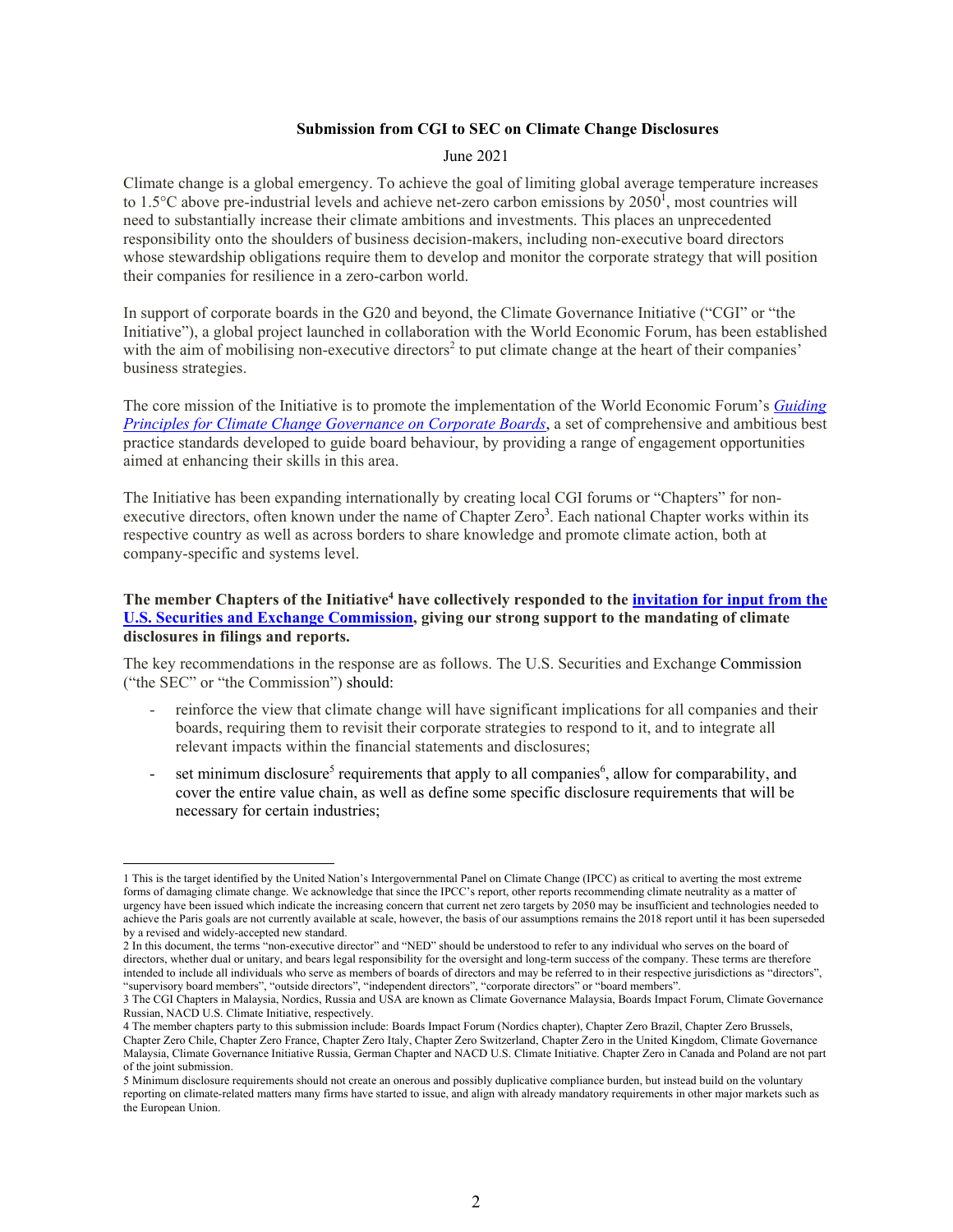- frame its guidance as a mandatory standard that requires compliance, but allows for the presentation of alternative performance measures (accompanied by reconciliations to those prescribed by the standard) and supported by fulsome explanations.
- require, over time, additional, separate disclosure of the climate-related scenario<sup>7</sup> analysis that underpins companies' strategic planning and investment decisions, including details on inputs and assumptions for industry-specific climate analysis;
- mandate inputs/assumptions and methodology for industry-specific climate-related scenario analysis;
- in recognition of the issue of competing disclosure frameworks, promote alignment with existing frameworks, such as the EU's Directive 2014/95/EU, a k.a. the Non-Financial Reporting Directive, and the Task Force on Climate-related Financial Disclosures (TCFD); and
- continue to contribute to the standard setting of the International Sustainability Standards Board (ISSB) and designate it as the body responsible for the development of climate change disclosure.

In conclusion, climate change is an urgent issue requiring decisive action by companies in all industries. While it may take a considerable amount of resources to, amongst others, embed the management information systems needed to deliver the data and establish the controls we believe are necessary, such disclosures will allow boards to gain assurance that climate change risks are well-understood and managed, and will help boards better appreciate the strategic implications of climate change for their companies, and enable them to build climate resilience. The U.S. Securities and Exchange Commission's rulemaking in this area can guide their actions through comprehensive and consistent disclosure standards.

Our detailed responses to the SEC's questions are below. If you require further information concerning our comments, please contact, Karina Litvack, Chairman, Governing Board, Climate Governance Initiative at karina.litvack@gmail.com.

Respectfully submitted, Climate Governance Initiative

# *Question 1 – How can the Commission best regulate disclosures?*

*How can the Commission best regulate, monitor, review, and guide climate change disclosures in order to provide more consistent, comparable, and reliable information for investors while also providing greater clarity to registrants as to what is expected of them? Where and how should such disclosures be provided? Should any such disclosures be included in annual reports, other periodic filings, or otherwise be furnished?* 

 $\mathcal{L}_\text{max} = \mathcal{L}_\text{max} = \mathcal{L}_\text{max} = \mathcal{L}_\text{max} = \mathcal{L}_\text{max} = \mathcal{L}_\text{max} = \mathcal{L}_\text{max} = \mathcal{L}_\text{max} = \mathcal{L}_\text{max} = \mathcal{L}_\text{max} = \mathcal{L}_\text{max} = \mathcal{L}_\text{max} = \mathcal{L}_\text{max} = \mathcal{L}_\text{max} = \mathcal{L}_\text{max} = \mathcal{L}_\text{max} = \mathcal{L}_\text{max} = \mathcal{L}_\text{max} = \mathcal{$ 

**If left unmitigated, the impacts of climate-related risks will threaten the stability of economies and financial systems, thus threatening shareholder value for companies and their investors. As such, corporates, investors and regulators have a decisive role to play**. Environmental factors must be considered in all risk assessments and business decision-making, and rapid, comprehensive integration of climate transition and adaptation strategies into core business strategies must be the overarching goal: this is critical not only to long-term value creation for issuers and their investors, but also to broader systemic financial stability<sup>8</sup>. By regulating climate disclosure, the SEC will have a powerful effect on the perceived importance of environmental considerations and on corporate behaviour.

See **Breaking the tragedy of the horizon - climate change and financial stability - speech by Mark Carney**

 given at Lloyd's of London annual dinner,https://www.bankofengland co.uk/speech/2015/breaking-the-tragedy-of-the-horizon-climatechange-and-financial-stability.

 <sup>6</sup>While it is recognised listed companies fall within the Commission's remit, in the case of climate change, the systemic implications of failure impact all companies and therefore the requirements for listed and private companies should be consistent.

 $7$  We refer to the recommendations of the Network for the Greening of the Financial System (NGFS), which outlines a comprehensive set of recommendations related to scenario analysis, in particular that reporting take into account three scenarios: a smooth transition to 1.5 C, which will form the basis of the net-zero strategy and will be the scenario of reference; a disorderly (and hence far costlier and more disruptive) transition to 1.5 C; and a higher temperature scenario outcome of +3 C of warming, which is associated with extreme physical effects, unprecedented economic costs and disruption, and significant loss of life. 8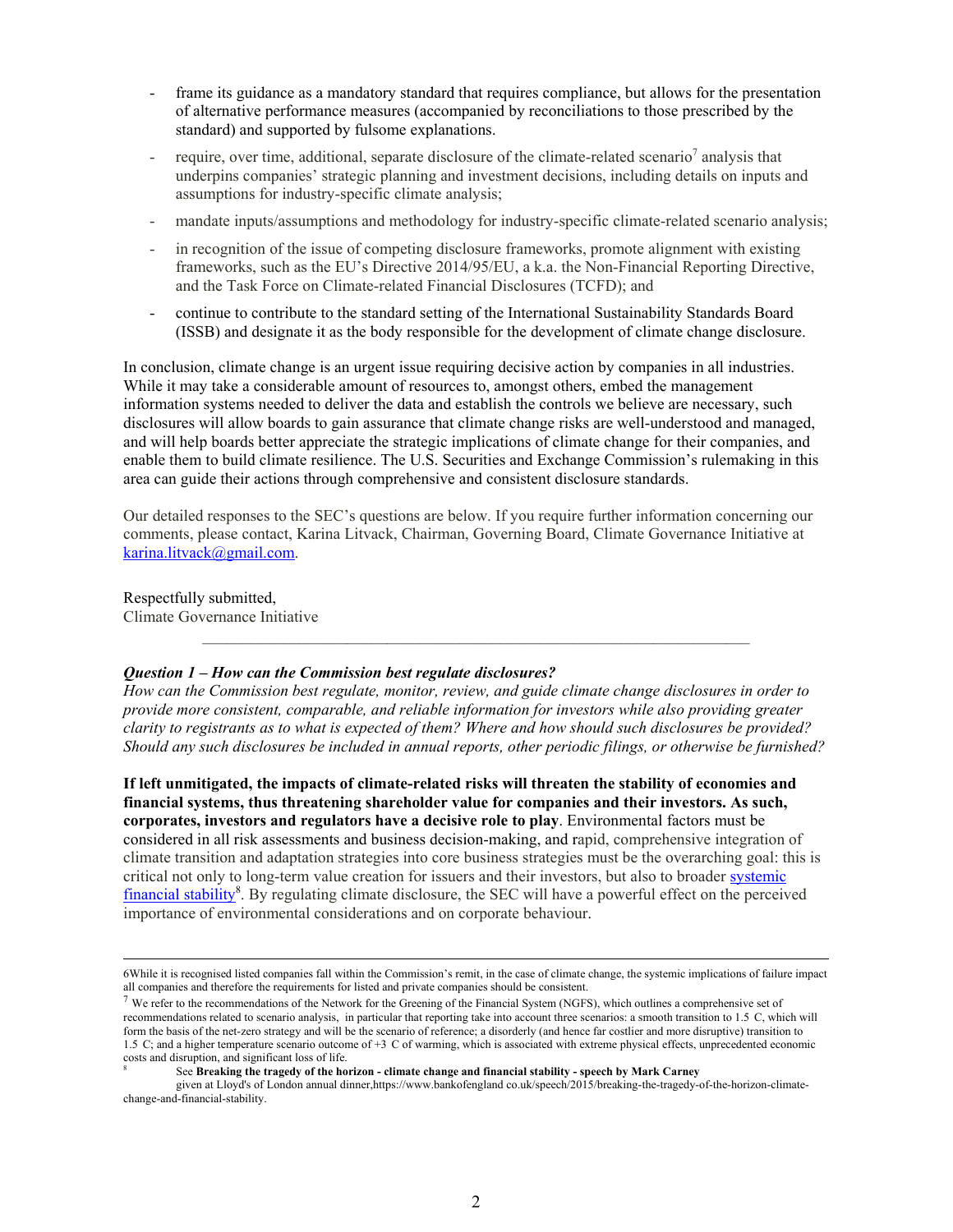**The Commission should reinforce the view that climate change will have material implications for most companies, and the financial impacts should therefore be integrated within the financial statements and disclosures.** Climate change impacts, whether arising directly from adaptation, transition or liability risks, or indirectly through their effect on systemic stability, have the potential to affect all companies in most sectors. Assumptions and inputs surrounding climate-related risks and opportunities and mitigation and/or adaptation decisions are integral to, and must be integrated within, the financial statements (on a line-by-line basis) and reports, and expanded in disclosure notes. Their implications therefore need to be considered throughout annual reports and filings, and be subject to a consistent level of scrutiny and rigour as that applied to the financial statements, by preparers and auditors.

**The Commission should promote alignment with existing international frameworks, such as the EU's Directive 2014/95/EU, a k.a. the Non-Financial Reporting Directive (EU NFRD) and the TCFD.** Experience has shown, and our members who serve on the boards of companies based in EU Member States can attest, that the requirement to comply with the EU NFRD has significantly raised awareness of the seriousness of the climate emergency; this has, in turn, driven not only better corporate disclosure and performance measurement, but also sparked many companies to reassess their corporate strategies with a view to aligning them with the goal of net-zero emissions by 2050 or earlier; this has, in turn, informed near, medium and long-term target-setting and reporting progress against targets, and more generally driven a steady improvement in the governance and management of climate-related issues.

The EU NFRD requires the publication, preferably in the management report, of information on the impact of corporate activity on, among other factors, "environmental matters", defined in terms of their "short-term, medium-term and long-term implications… based on the expected impact of science-based climate change scenarios on corporate strategies and activities".

The SEC should determine which frameworks are already in widespread and effective use, and emulate those. One obvious candidate for the US is the aforementioned TCFD. The TCFD features four pillars that provide a useful framework for organising governance and strategic considerations, and integrating them in the company's internal reporting and management systems. Its forward-looking approach to disclosure of metrics and targets provides corporate boards and management with the tools to drive value and resilience over the medium and longer term.

Looking to the future, the Commission should monitor closely, and seek to align its guidance with, other regulators and frameworks, including the newly-proposed Corporate Sustainability Reporting Directive  $(CSRD)$ , a.k.a. Proposal N. 2021/0104  $(COD)^9$ . The CSRD introduces additional reporting requirements that build on the current EU NFRD, expand to smaller companies, and contain special reporting requirements for financial services companies (see Question 2 below). To the extent that the disclosure standards adopted by other jurisdictions align with, or exceed in stringency, those that the Commission eventually adopts, we

 $\overline{a}$ 9 The Corporate Sustainability Reporting Directive Proposal, which aims to align sustainability reporting requirements with the Sustainable Finance Disclosure Regulation and the Taxonomy Regulation, addresses the following:

it extends the scope of reporting requirements to additional companies, including all large companies and listed companies (listed microcompanies are given until 1<sup>st</sup> January 2026);

it requires full assurance of sustainability information by external auditors;

it specifies in more detail the information that companies should report, and requires them to report in line with mandatory EU sustainability reporting standards; and

it requires all information to be published as part of companies' management reports, and disclosed in digital, machine-readable format. In addition, reporting should address:

the resilience of the business model and strategy to sustainability-related factors;

opportunities related to sustainability;

plans to align the business model and strategy with the transition to a sustainable economy, defined as limiting the rise in global average temperature to 1.5 C above pre-industrial levels, in line with the Paris Agreement;

stakeholder engagement practices and their implications for the business model and strategy;

implementation of the strategy as it relates to sustainability;

sustainability-related targets and progress achieved against them;

the role of functional areas and business units, as well as of the board, whether one-tier or two-tier as per local practice in different Member States, with regard to sustainability;

principal actual or potential impacts related to the company's broader value chain, and any action taken and results achieved to prevent, mitigate or remediate negative impacts;

indicators to measure and report on the above.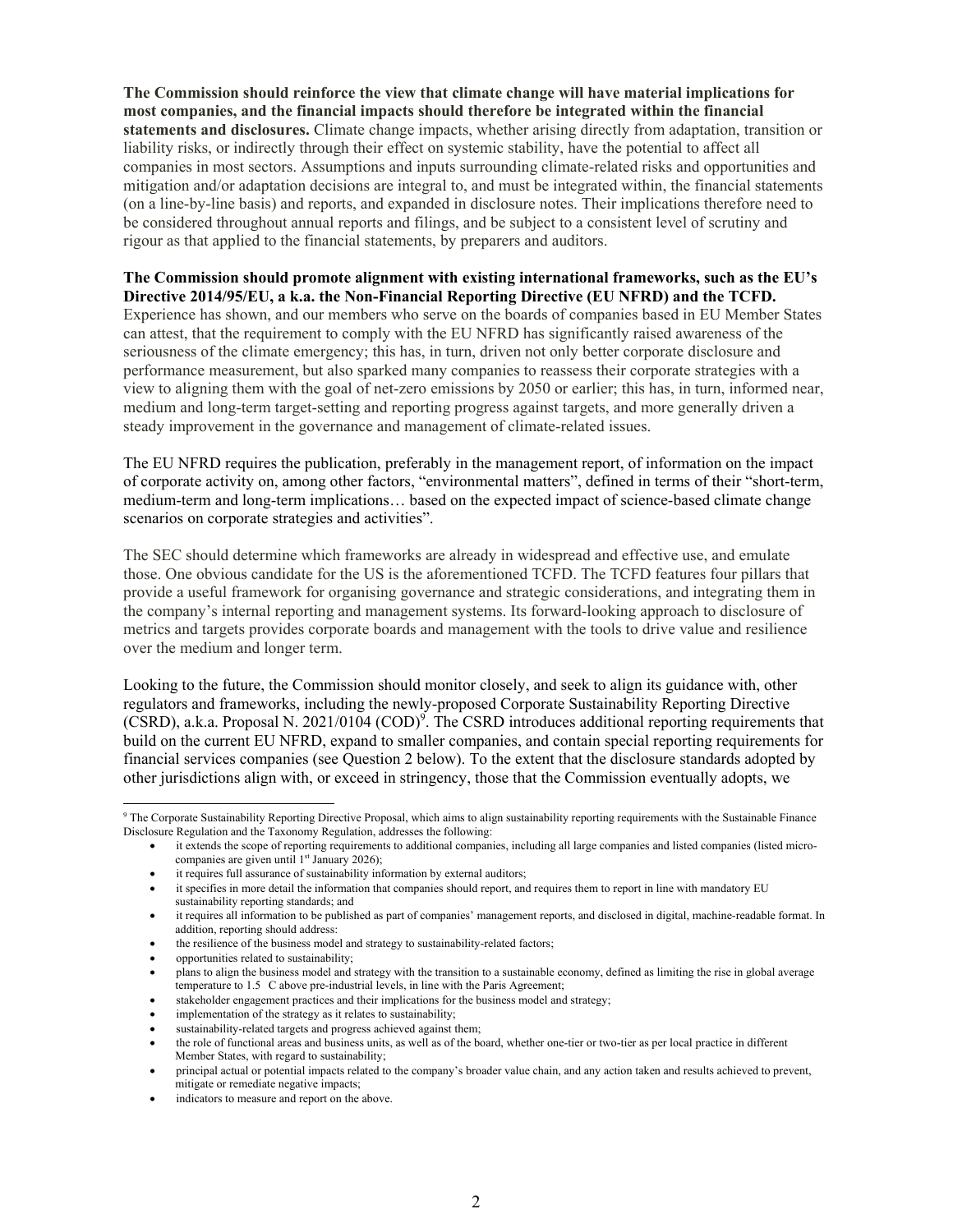encourage the Commission to recognise these foreign standards as "super-equivalent", and therefore for compliance by such foreign issuers with their own domestic regulatory requirements to be recognised and accepted under the new SEC standards.

# *Question 2 – What information should be disclosed?*

*What information related to climate risks can be quantified and measured? How are markets currently using quantified information? Are there specific metrics on which all registrants should report (such as, for example, scopes 1, 2, and 3 greenhouse gas emissions, and greenhouse gas reduction goals)? What quantified and measured information or metrics should be disclosed because it may be material to an investment or voting decision? Should disclosures be tiered or scaled based on the size and/or type of registrant)? If so, how? Should disclosures be phased in over time? If so, how? How are markets evaluating and pricing externalities of contributions to climate change? Do climate change related impacts affect the cost of capital, and if so, how and in what ways? How have registrants or investors analyzed risks and costs associated with climate change? What are registrants doing internally to evaluate or project climate scenarios, and what information from or about such internal evaluations should be disclosed to investors to inform investment and voting decisions? How does the absence or presence of robust carbon markets impact firms' analysis of the risks and costs associated with climate change?* 

**Disclosure should consist of both quantitative and qualitative information**. To be meaningful, quantitative data must be produced according to a standardised methodology and be released in machinereadable form. There are a growing number of indicators that lend themselves to quantitative reporting, including, amongst others; greenhouse gas emissions (Scopes 1, 2 and 3); carbon intensity; avoided emissions. Disclosure of all of these should include historic performance against baseline and targets, and forward-looking targets. However, in order for these figures to be comparable, it is necessary for the Commission to define a single common methodology for each category of indicator, including:

- A common baseline year for measuring reductions;
- Standard timelines for target-setting, e.g. reductions by 2050, 2040, 2030, rolling 5-year targets;
- A common methodology for calculating absolute and relative metrics;
- The year by which issuers will achieve net-zero emissions (e.g. by 2050 or earlier);
- The relative and absolute volume of emissions reductions, both historic and prospective, achieved via operational/industrial measures (e.g. energy efficiency, leaks reduction, technological upgrades, renewable energy purchases) vs. industrial offsets (e.g. carbon capture and storage) vs. biological sequestration (e.g. forestry offsets), noting the impact of extraordinary events such as acquisitions or divestitures;
- A common methodology for valuing carbon offsets;
- Measurement of carbon emission resulting from new capital expenditure investment projects.

**The Commission rightly takes into account the balance of costs and benefits associated with any regulatory change, and this one should be no different. In fact, our experience of complying with the EU NFRD has revealed that an ambitious standard of disclosure is ultimately to the clear benefit of companies, their investors, and the market as a whole.** While it is true that certain aspects of climate disclosure may engender non-trivial initial costs, i.e. as companies develop the management information systems (MIS) to collect previously unmeasured data and design and implement controls and processes to validate the information, these costs have been shown to come down significantly once robust MIS are in place, and are in any case far outweighed by the benefits to companies, investors and the impacts on market stability and efficiency. Companies benefit especially by identifying levers for better operational performance, as well as opportunities to reassess and adapt business models for a zero-carbon economic system; and the annual flow of new data facilitates target-setting and performance-monitoring**.** Conversely, a failure to require such additional disclosure would perpetuate current market inefficiencies caused by the poor visibility and comparability of these data. The cost-benefit balance should therefore be evaluated with a systems lens, i.e. acknowledging the collective impact of individual firms on the wider economic system, in addition to the direct benefits to companies, their investors and other stakeholders.

**The Commission should also require robust qualitative disclosures, including comprehensive discussion in the 10K and 20F reports,** so as to enable investors to gain a full understanding of the breadth and complexity of their current positioning with regard to the climate emergency, as well as make informed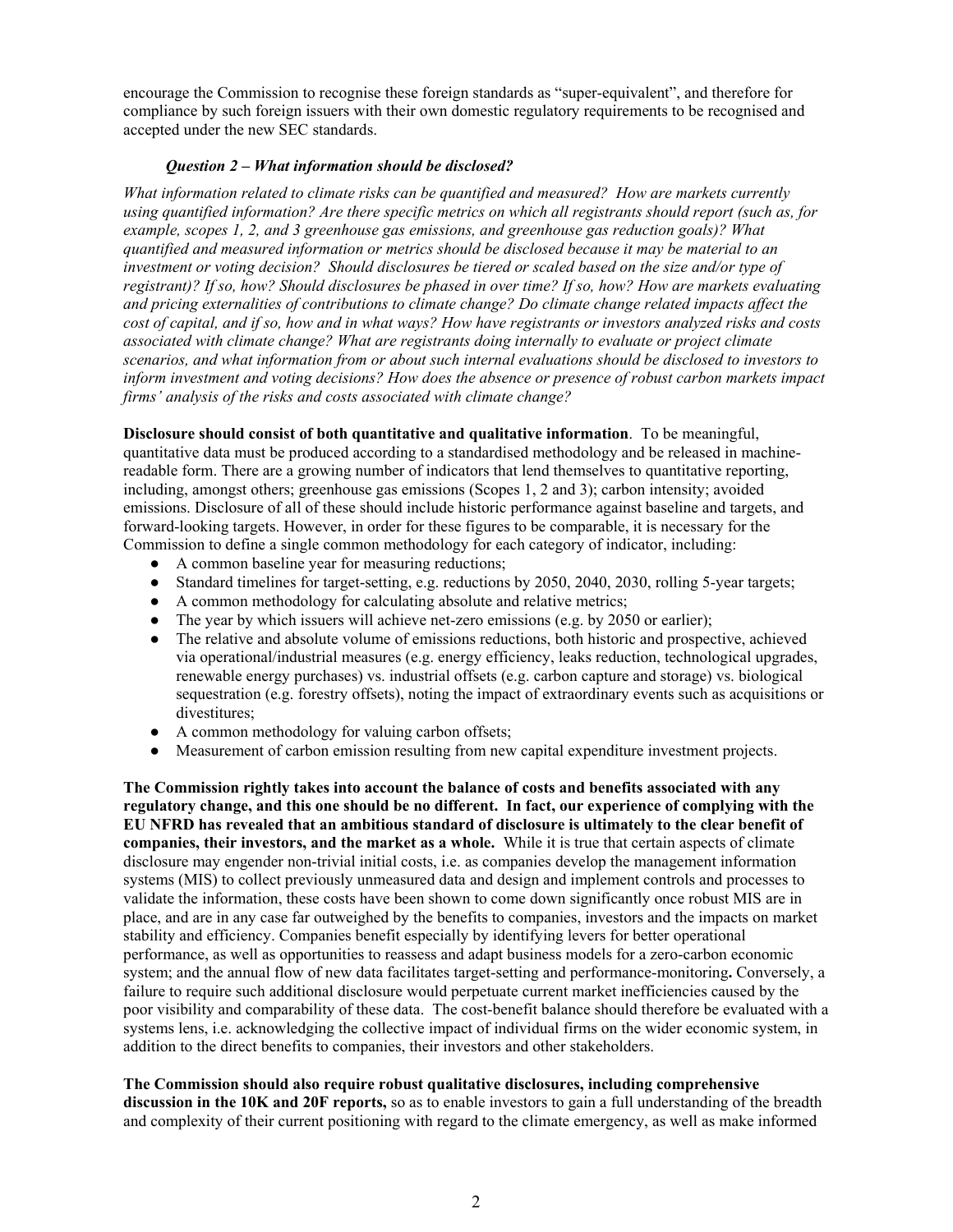judgements about their strategy to mitigate risks and reposition themselves for success in a potentially disrupted environment. Detailed narrative discussion of the strategies for both climate transition and adaptation, including through operational measures, industrial transformation, M&A transactions, etc., must be fully integrated into companies' existing narrative disclosures.

**Although challenging to measure at first, Scope 3 emissions are of critical importance and disclosure of current emissions, and especially reduction targets, is essential**: the fact that one company's Scope 3 emissions are a supplier's or customer's Scope 1 or Scope 2 emissions, often dismissed as "doublecounting", is irrelevant to the argument that a company with a major Scope 3 footprint is exposed to significant commercial risk, insofar as rivals that can offer low or zero-carbon alternatives pose a competitive threat that can hasten the obsolescence of its business model. For investors, understanding a company's vulnerability to such risks is crucial, just as the mitigation measures companies take are for those that want to make a persuasive business case to their investors for investing in a strategy of ambitious Scope 3 reductions. Many companies have Scope 3 emissions that represent up to 80-90% of their total greenhouse gas footprint; a disclosure regime that omitted such emissions would create a major blind spot, depriving investors of vital information concerning these companies' impacts and their mitigation strategies, and causing significant distortions in the financial marketplace. Conversely, clear leadership by the Commission on Scope 3 disclosures will incentivise companies to manage them effectively, with beneficial effects on their supply chains, as smaller suppliers that may otherwise lack the awareness or commitment to adopt their own climate transition strategy will have a compelling commercial reason to do so.

**The Commission should require additional metrics of companies operating in the Financial Services sector, specifically to capture their Scope 3 emissions as well as their impact on wider systemic financial risk.** These metrics should be defined in line with the objectives of the Network of Central Banks and Supervisors for Greening the Financial System (NGFS)<sup>10</sup>, of which the US Federal Reserve became a member in December 2020. Companies operating in the banking, insurance, and fund management sectors face significant exposure to climate risk through their portfolios of loans, insurance customers, and investments, insofar as the exposure of these companies to climate risk may affect their credit quality, insurance risk profile, and market valuations. Conversely, financial services companies are significant drivers of the climate transition across the broader economy, insofar as access to, and pricing of, bank funding, insurance coverage and debt and equity capital is fundamental to the ongoing commercial viability of their clients and investee companies. As financial services companies increasingly adjust pricing of, and restrict or facilitate access to, funding and insurance coverage to reflect climate risks, and expand availability of innovative products to stimulate the growth of green business, the Commission should define sectorspecific disclosure criteria that capture this aspect of their evolution. These should include:

- Annual reporting of the results of, and assumptions underpinning, long-term climate scenario analysis;
- Annual reporting of the results of portfolio-wide climate audits;

 $\overline{a}$ 

- Targets to mitigate areas of particular risk and bring down overall portfolio risk exposure; and
- Narrative explaining the range of measures they are taking, or intend to take, to drive down the climate risk embedded in client loans, insurance coverage, as well as investee companies and over what period of time.

In addition to the impact of customer and investee company risk on each financial institution's individual risk profile, the Commission should also require disclosure of specific metrics to capture these institutions' contribution to the cumulative impact of such risks across the wider financial system, as well as the measures they are taking or will take to bring them within acceptable risk ranges.

# **The concept of materiality, which rightly underpins financial reporting, must be understood in a way that is fundamentally different from the approach embedded in conventional accounting practice**. The

<sup>10</sup> The NGFS is a group of Central Banks and Supervisors willing, on a voluntary basis, to share best practices and contribute to the development of environment and climate risk. As of 30 April 2021, it consisted of 90 members and 14 observers, including the US Federal Reserve, which joined in December 2020. Its purpose is to help strengthen the global response required to meet the goals of the Paris agreement and to enhance the role of the financial system to manage risks and to mobilize capital for green and low-carbon investments in the broader context of environmentally sustainable development. To this end, the Network defines and promotes best practices to be implemented within and outside of the Membership of the NGFS and conducts or commissions analytical work on green finance.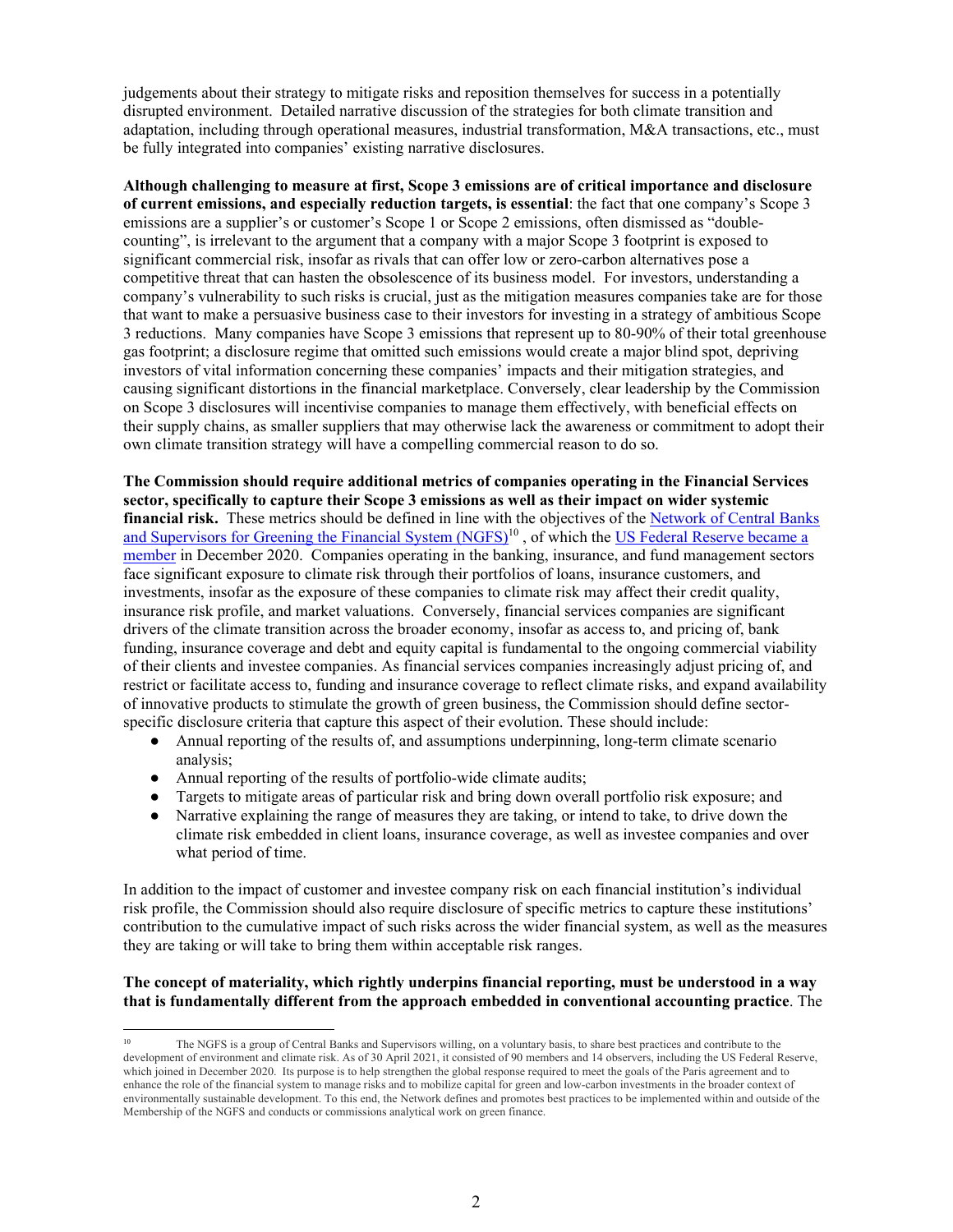traditional concept of materiality has often proved to be of limited effectiveness in identifying climaterelated issues because of the time horizon over which it is assessed, and its narrow focus on direct "outsidein" effects on the company, rather than also capturing the externalities that companies can generate. Negative externalities related to climate change have the potential, over time, to translate into direct risks for the company to the extent that they lead to punitive regulation, technological obsolescence, increased cost and reduced availability of capital, reputational risk, or litigation, as well as indirect negative impacts on the company due to their contribution to extreme climate-driven events and broader systemic instability. We therefore support a broader and more prescriptive definition of materiality that explicitly recognises the extraordinary degree of uncertainty and systemic damage associated with climate change over a longer time horizon than that of conventional accounting practice.

**The Commission should therefore adopt an approach that enshrines what the European Commission**  has called "double materiality" in disclosure requirements.<sup>11</sup> This will create the conditions for companies to report transparently both on their resilience to the physical effects of climate change, and on the steps they are taking to reposition the company for commercial resilience in a world where market, regulatory, technological, capital markets and competitive drivers will force them to craft and execute on a robust climate transition strategy.

**The Commission should require, by no later than 2025, additional, separate disclosure of the climate scenario analysis that underpins companies' strategic planning and investment decisions,** so as to enable investors to understand how longer-term climate drivers have been incorporated into corporate strategy and financial disclosures. Risks that are not currently perceived as material are likely to become so at a future date: companies must therefore undertake scenario modelling that captures the full range of possible future climate scenarios. For example, they may divide the scenarios into base case, worse case, better case and Black Swan scenarios related to possible climate transition pathways, or use the recommendations of the NGFS, taking into account three scenarios: a smooth transition to 1.5°C, which will form the basis of the net-zero strategy and will be the scenario of reference; a disorderly (and hence far costlier and more disruptive) transition to 1.5 $\degree$ C; and a higher temperature scenario outcome of +3 $\degree$ C of warming, which is associated with extreme physical effects, unprecedented economic costs and disruption, and significant loss of life. They must report transparently on the key assumptions used to produce these climate scenarios, including those related to carbon pricing and the pace of transition to a net-zero economy, and explain how these feed into their base case, worse case, better case and Black Swan scenarios. This is necessary to enable companies to communicate effectively to investors how they have built climate resilience into their strategy and investment plans, as well as the necessary optionality to enable them to adjust the pace and direction of their transition plans as conditions evolve, including in the face of potentially significant disruption.

# **To enable comparability between companies, the Commission should prescribe a methodology and certain climate-related standard scenario assumptions.**

**These should include the key assumptions that underpin such scenarios,** such as a net-zero pathway and carbon pricing model to 2050, consistent with a maximum average temperature increase of  $1.5^{\circ}$ C over the pre-industrial era, while leaving the option for companies to produce additional alternative scenarios if they believe these can provide useful information for their investors. The Commission should require companies to disclose the impact of stress-testing their business against each of the prescribed scenario options, including the impact of various carbon pricing assumptions. The impact of carbon pricing should be disclosed under different taxation scenarios, including whether or not carbon taxes are deductible as operating expenses.

**The standardised methodology imposed by the Commission** to determine Proven Reserves in the Oil and Gas sector is a good example of the benefits of mandating a single common set of key assumptions in order to enable comparability between reporting companies. While we recognise that a one-size-fits-all approach may not always be optimal for purposes of arriving at a precise and accurate figure, past experience in the Oil and Gas sector demonstrated the risks to investors and to the broader market of allowing discretion to

 $\overline{a}$ <sup>11</sup> The concept originated with the EU Commission as part of the Non-Binding Guidelines on Non-Financial Reporting Update (NFRD).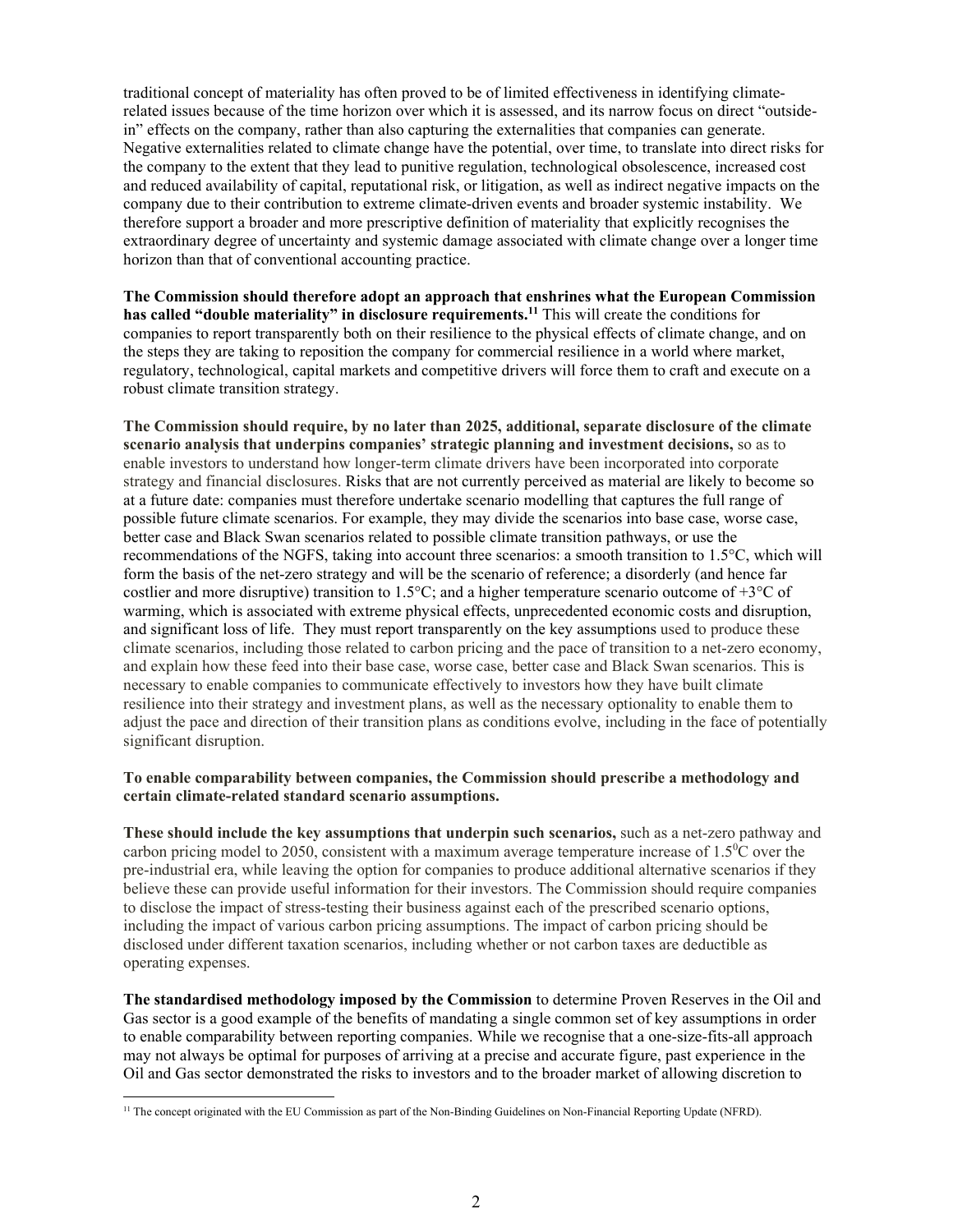companies in how reserves were valued. The same applies to scenario assumptions: imposing a single baseline for all companies to apply consistently will improve comparability, while still leaving the option for companies to make additional non-SEC prescribed disclosures to guide the narrative about their company's strategy and where they believe they add value for investors. Such uniformity will also facilitate external assurance, again as experience with historic reserves scandals has shown.

**The Commission should require companies to report fully on the donations and other financial or inkind contributions that they have made to policy-makers, as well as advocacy groups and trade associations**. In order to form an accurate and balanced view of the role companies play in influencing the public policy and regulatory framework related to the climate transition, investors need to be able to assess the extent to which companies' declared policy commitments align with their actions. Companies also benefit from better transparency in this area, by gaining valuable insights into how other business actors are engaging with the public policy process. These disclosures should include the financial value of monetary and in-kind donations, the amount of fees paid to public policy consultants (lobbyists), the policy positions taken directly by companies, and the extent to which the organisations they have supported are aligned with their own stance.

**With respect to the timing of the phase-in of its reporting guidance, and the tiering between larger and smaller companies, the Commission should seek to align itself with the EU NFRD, as well as monitor closely the evolution of the proposed Corporate Sustainability Reporting Directive (CSRD).** The EU NFRD was passed in 2014, and has been in effect since 1 January 2017. It applies to public companies above 500 employees (as well as to banks and insurance companies regardless of number of employees), although the proposed CSRD currently under review now calls for smaller companies to be included, subject to a grace period to 2026. It is our view that the new SEC Guidance should take effect by 2025 for all companies except those below an SEC-determined threshold, and should apply to all companies regardless of size by 2027. The CSRD makes no distinction as to size for banks, and we support a similar approach by the SEC.

**The Commission should also give due consideration to, and to the greatest extent possible align with, the recommendation that will emerge from the IFRS Foundation's Trustees' Consultation Paper.**  During 2020, the IFRS Foundation Trustees' published a Consultation Paper on Sustainability Reporting that earned a favourable response from numerous stakeholders, including several governments and regulators such as the Financial Reporting Council and International Organization of Securities Commissions. In April 2021, the Trustees published a Feedback Statement summarising the significant matters raised by respondents to the consultation paper and their views on the strategic direction of the new board. These addressed the following matters, which we recommend the Commission actively consider:

- Investor focus for enterprise value: the new  $ISSB<sup>12</sup>$  would focus on information that is material to the decisions of investors, lenders and other creditors.
- Sustainability scope, prioritising climate: due to the urgent need for better information about climaterelated matters, the ISSB would initially focus its efforts on climate-related reporting, while also working towards meeting the information needs of investors on other ESG (environmental, social and governance) matters in a subsequent phase.
- Build on existing frameworks: the ISSB would build upon the well-established work of the Financial Stability Board's TCFD, as well as work by the alliance of leading standard-setters in sustainability reporting focused on enterprise value<sup>13</sup>. The IFRS Trustees will consider the prototype proposed by this alliance in developing its own new climate-related reporting standards. To prepare for this work, the IFRS Foundation will initiate a process of structured engagement with the relevant organisations.
- Building blocks approach: by working with standard-setters from key jurisdictions, standards issued by the ISSB will aim to provide a globally-consistent and comparable sustainability reporting baseline, while also providing flexibility for coordination on reporting requirements that capture wider sustainability impacts.

<sup>&</sup>lt;sup>12</sup> Not to be confused with the Sustainability Accounting Standards Board

<sup>&</sup>lt;sup>13</sup> Carbon Disclosure Project, the Climate Disclosures Standards Board, the Global Reporting Initiative, the International Integrated Reporting Council and the Sustainability Accounting Standards Board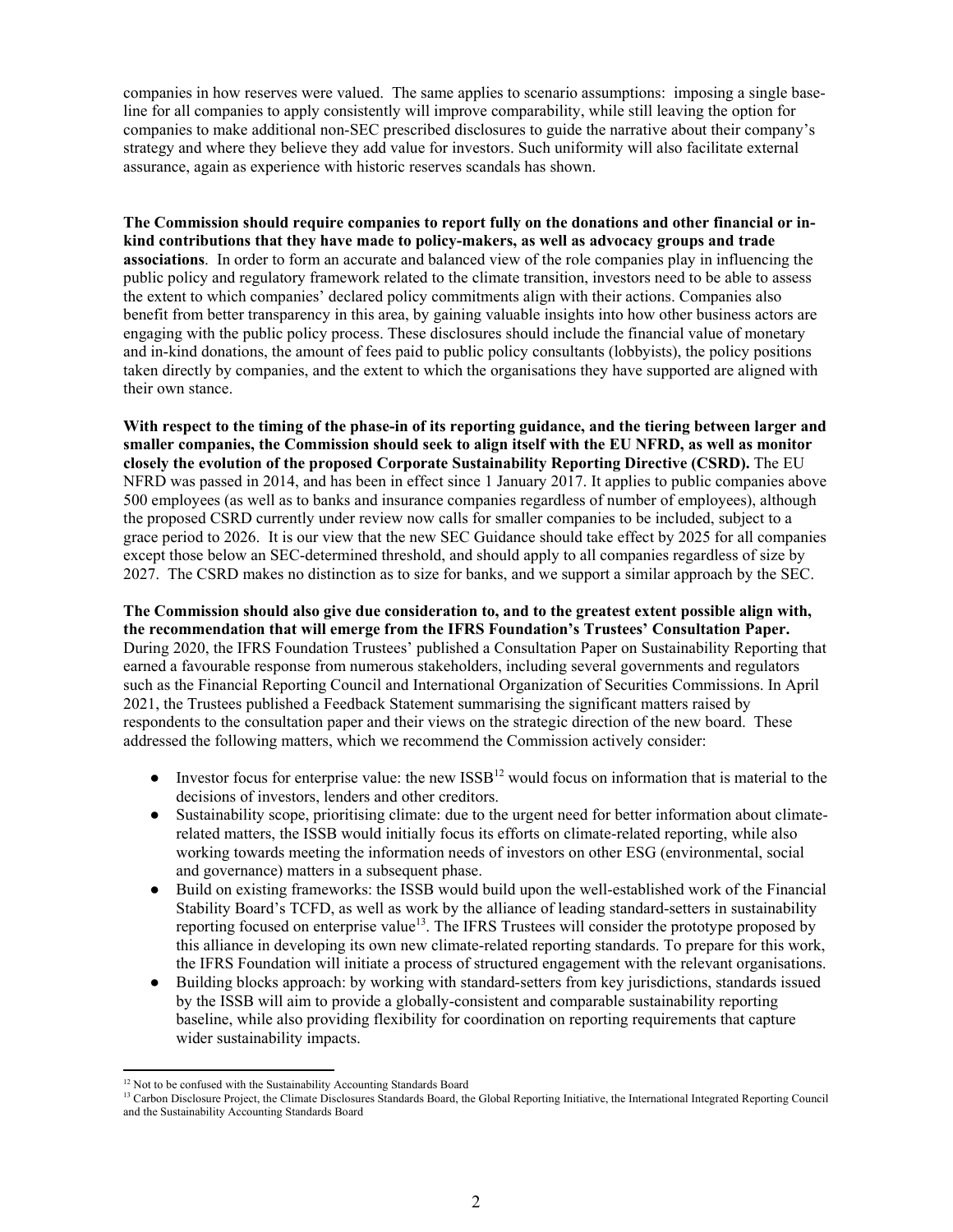# *Question 3 – Voluntary or minimum disclosure requirements?*

*What are the advantages and disadvantages of permitting investors, registrants, and other industry participants to develop disclosure standards mutually agreed by them? Should those standards satisfy minimum disclosure requirements established by the Commission? How should such a system work? What minimum disclosure requirements should the Commission establish if it were to allow industry-led disclosure standards? What level of granularity should be used to define industries (e.g., two-digit SIC, four-digit SIC, etc.)?* 

**While voluntary best-practice approaches have an important role to play in driving innovation and continuous improvement, they work best when followed over time by mandatory regulation to raise the minimum baseline of compliance and create more uniformity. At present, sustainability reporting is marked by a proliferation of voluntary reporting and disclosure standards, and with the notable exception of the EU, an absence of clear regulatory standards. While the standard-setters have recently worked to align their frameworks, as described further below, 14 the multiplicity of standards can cause uncertainty for both companies and stakeholders alike. The Commission should therefore specify comprehensive, mandatory disclosure requirements that apply to all companies in its remit.**

Climate change reporting today reflects its origins as a voluntary movement that gathered pace in different parts of the markets, with different priorities and orientations. As such, it is marked by a multiplicity of competing frameworks that make comparability, both for reporters and users, a major challenge. It has reached the stage in its evolution where it is regarded as necessary by a critical mass of both users and reporters, but its processes still lack the maturity and robustness necessary to bridge the disconnect between long term-value creation and climate change performance.

Corporates therefore need the Commission to establish a set of robust, comprehensive reporting requirements that can serve as a compliance baseline and apply across the board to all companies of all sizes and in all sectors. In addition, inasmuch as climate reporting is still a relatively new concept, there is room for additional voluntary standards that exceed minimum compliance to continue to develop, evolve into soft law, and eventually become incorporated into regulation as they mature and gain currency, as is now happening with the TCFD. This will be particularly true with specific sectors, such as financial services, which are the subject of in-depth review by the 80+ members of the Network for Greening the Financial System and will, over time, be incorporated into prudential regulatory frameworks.

# *Question 4 – Different standards for different industries?*

*What are the advantages and disadvantages of establishing different climate change reporting standards for different industries, such as the financial sector, oil and gas, transportation, etc.? How should any such industry-focused standards be developed and implemented?* 

**The Commission should set minimum disclosure requirements that apply to all companies and cover the entire value chain, complemented by a set of specific additional disclosure standards for selected industry sectors.** There should therefore be a standard that forms the core requirement for all companies. Please see Question 2 above for our recommendations on the Financial Services sector.

# *Question 5 – Drawing on existing frameworks?*

*What are the advantages and disadvantages of rules that incorporate or draw on existing frameworks, such as, for example, those developed by the Task Force on Climate-Related Financial Disclosures (TCFD), the Sustainability Accounting Standards Board (SASB), and the Climate Disclosure Standards Board (CDSB)?\* Are there any specific frameworks that the Commission should consider? If so, which frameworks and why? \*This list is not meant to be exhaustive, and should also be construed to include potential successor organizations. See, e.g., IIRC and SASB announce intent to merge in major step towards simplifying the corporate reporting system (Nov. 25, 2020)*

 $\overline{a}$ 14 https://www.cdsb.net/corporate-reporting/1139/global-sustainability-and-integrated-reporting-organisations-launch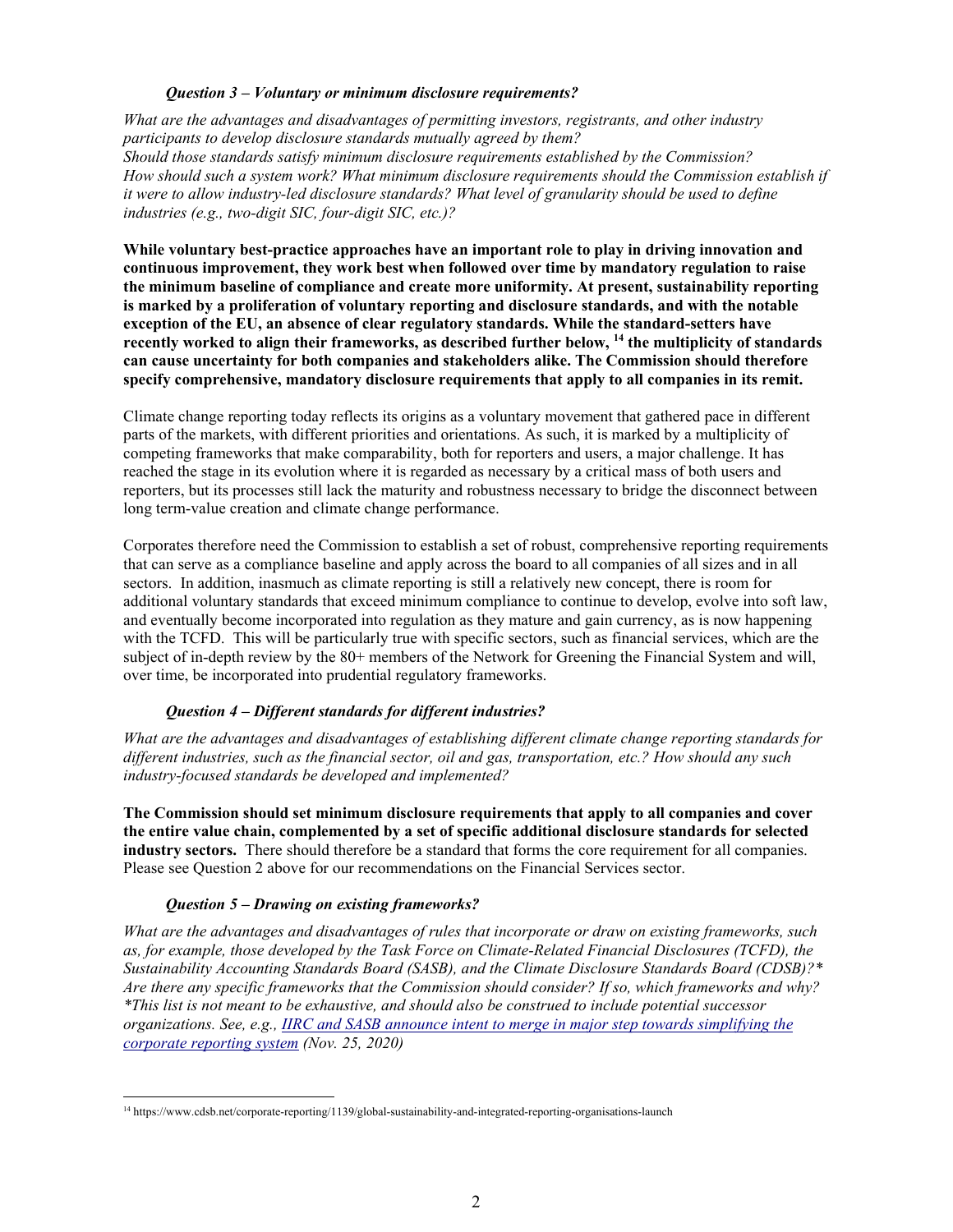**As noted in our responses to Questions 1 and 2, we strongly recommend that the Commission seek maximum alignment with the EU NFRD (which will be amended by the newly-proposed CSRD).** 

**The Commission's new climate change disclosure requirements should also build on and complement the TCFD recommendations**, as has been the case with European Union regulation**.**

**The TCFD is based on meeting the needs of business decision-makers.** It has received the backing of more than 1,000 corporations around the world, while 87 investors managing \$37 trillion assets under management, representing nearly 40 percent of the total assets under management across the globe, have also committed to transparent and rigorous accountability and annual reporting against the TCFD recommendations. The adoption of TCFD represents a major milestone in the process of integrating the reporting of climate governance, risk, metrics, targets and capital allocation within corporate decisionmaking.

The Commission should also monitor closely the aforementioned progress currently underway by a group of **five global organisations** - CDP, the Climate Disclosure Standards Board (CDSB), the Global Reporting Initiative (GRI), the International Integrated Reporting Council (IIRC) and the Sustainability Accounting Standards Board (SASB) – which have released a joint statement of Intent to work together to achieve comprehensive corporate reporting and disclosure standards based on the TCFD, leading to integrated sustainability and financial disclosure. Should this commitment prove successful in establishing a robust reporting framework that adds further value to that developed by the EU and TCFD, the Commission should give it due consideration when developing its own standards.

**Within the United States, the Commission should create an interagency platform that promotes collaboration and allows for alignment on climate-related matters pertaining to disclosures.** In May 2021, President Biden issued an Executive Order on Climate Change Financial Risk, with responsibilities for Treasury, the Office of Management and Budget, and the Financial Stability Oversight Council and its constituent agencies<sup>15</sup>. Among the significant aspects of this new Executive Order are initiatives to ensure alignment to identify, measure, mitigate and disclose climate change financial risk; the Commission should therefore provide the platform for similar engagement to take place, and incorporate the views of the Federal Reserve System and other key organisations.

**Finally and most notably, the Commission should seize this moment to position itself as a leader in driving high standards of climate disclosure and climate action at a global level**: we have now seen significant regulators in other markets incorporate the TCFD framework into their own minimum disclosure regulations, including Canada, the European Union, Japan, Singapore and South Africa. New Zealand and the United Kingdom are mandating climate risk disclosures in line with the TCFD by 2023 and 2025 respectively. As the TCFD framework gains currency in a growing number of jurisdictions, there is an historic opportunity for the US to advance disclosure regulation to a tipping point, thus making it the *de facto* global norm that all other countries, including some of the world's largest emitters, will be hard-pressed to ignore.

#### *Question 6 – Updates and developments over time?*

*How should any disclosure requirements be updated, improved, augmented, or otherwise changed over time? Should the Commission itself carry out these tasks, or should it adopt or identify criteria for identifying other organization(s) to do so? If the latter, what organization(s) should be responsible for doing so, and what role should the Commission play in governance or funding? Should the Commission designate a climate or ESG disclosure standard setter? If so, what should the characteristics of such a standard setter be? Is there an existing climate disclosure standard setter that the Commission should consider?* 

**The Commission should adopt a dynamic approach to releasing updates to its guidance, because of the relative newness of, rapid evolution of best practice in, this area of reporting.** As noted above, with the

<sup>&</sup>lt;sup>15</sup> The White House, *Executive Order on Climate Related Financial Risk*, https://www.whitehouse.gov/briefing-room/presidentialactions/2021/05/20/executive-order-on-climate-related-financial-risk/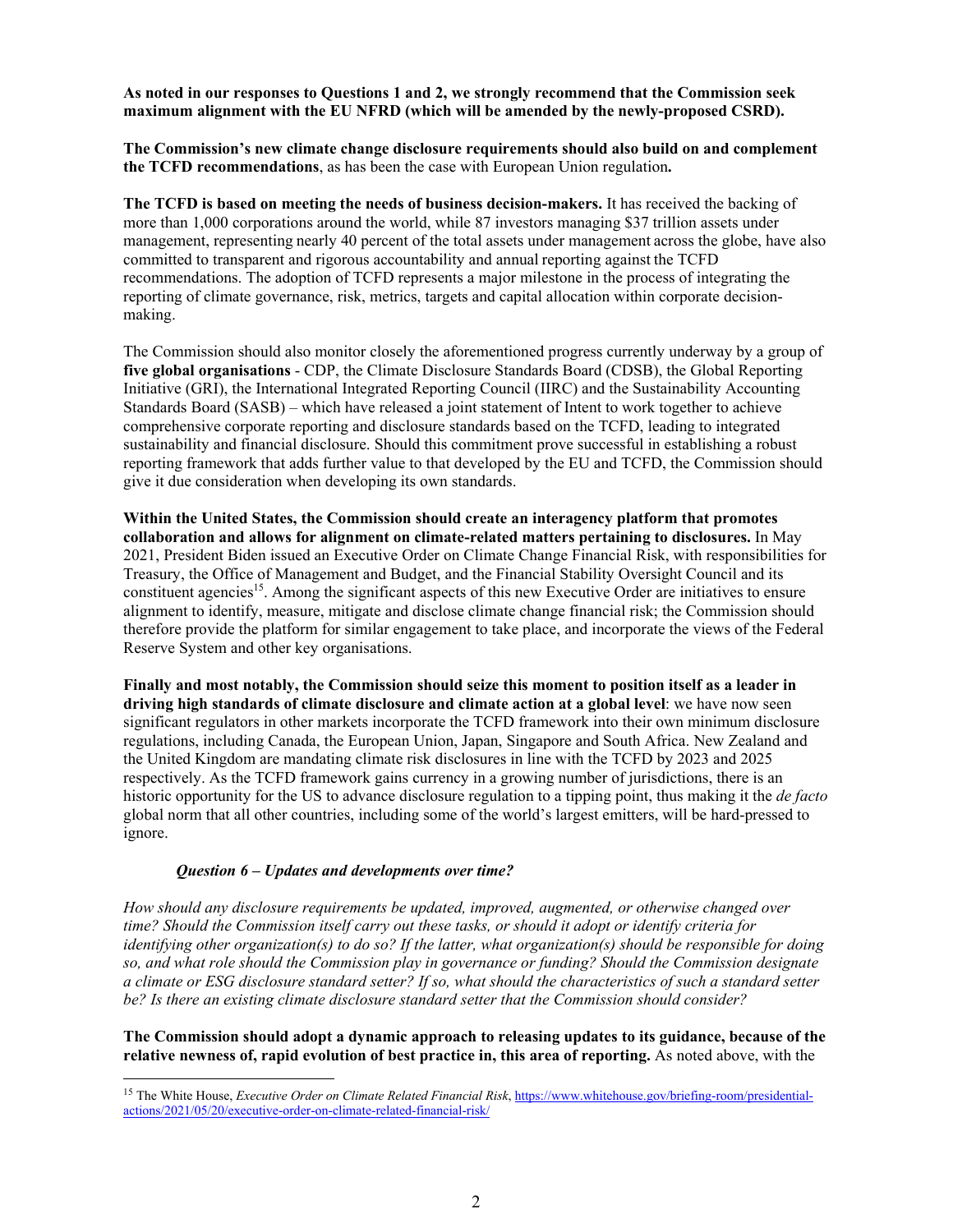notable exception of harmonisation across the EU27 thanks to the NFRD, there is a lack of standardisation across national markets, and a multiplicity of voluntary reporting standards. This stands in the way of effective, efficient reporting, creates needless confusion for both issuers and investors, and undermines the efficiency of the financial markets. It also undermines competition across national borders, as business rivals in different jurisdictions are held to different standards of transparency. Consistent, comparable, reliable information, released in machine-readable form wherever possible, is key to overcoming these challenges. The Commission should seek to drive continuous improvement in reporting standards through the release of timely periodic updates to the guidance.

**Once fully established, the International Sustainability Standards Board, under the governance of the**  International Accounting Standards Board<sup>16</sup> (IASB), will likely come to be regarded as the leading **international standards body responsible for the development of climate change disclosure requirements. The Commission should therefore monitor its progress, and be a strong voice for both continuous improvement and maximum convergence.** The ISSB<sup>17</sup> that will be formed in response to the IFRS Foundation's Trustees' Consultation Paper and Feedback, will operate under the IASB, and with the appropriate governance structures and continued broad stakeholder engagement, will be best positioned to develop consistent, comparable, and reliable climate/sustainability disclosure standards at national and regional level.

### *Question 7 – Where to require disclosure?*

*What is the best approach for requiring climate-related disclosures? For example, should any such disclosures be incorporated into existing rules such as Regulation S-K or Regulation S-X, or should a new regulation devoted entirely to climate risks, opportunities, and impacts be promulgated? Should any such disclosures be filed with or furnished to the Commission?* 

The Commission should require a combined approach that embeds climate reporting in all existing financial disclosure, and complements it with reporting on specific indicators as outlined in Question 2 above. Effective from 2028, both sets of disclosures should be filed with the Commission.

The Commission should require that all company disclosures be evaluated with, and therefore fully incorporate, a climate lens. Companies should be required to ensure that core financial disclosures reflect a proper assessment of the short, medium and long-term implications of climate change, in terms of both transition and adaptation, how they might impact their corporate strategies and capital investment priorities, and if so, to include an evaluation and monetisation of such impacts.

#### *Question 8 – Internal governance disclosure?*

 $\overline{a}$ 

*How, if at all, should registrants disclose their internal governance and oversight of climate-related issues? For example, what are the advantages and disadvantages of requiring disclosure concerning the connection between executive or employee compensation and climate change risks and impacts?* 

**The Commission should require disclosure of the internal governance of climate-related issues, as set out by the TCFD framework. This should include details on the functioning of both the board of directors and executive management.** 

<sup>&</sup>lt;sup>16</sup> The IASB is the independent accounting standard-setting body of the IFRS Foundation, and has the controls and measures in place to retain its focus on critical reporting topics across borders. The International Organization of Securities Commissions has a significant role in the endorsement and oversight of international accounting standard-setting by the IASB, further strengthening the Board's governance and stakeholder engagement.

<sup>17</sup> Momentum towards the creation of a comprehensive, holistic, global system for disclosure continues to build. Announcements from the IFRS Foundation's strategic direction for sustainability reporting and the 500ation of EFRAG's (European Financial Reporting Advisory Group) final reports on possible EU non-financial reporting standards, are the latest developments signalling the urgent demand for convergence and consistency in reporting. The EFRAG has stated that a building block approach will be required and that convergence and collaboration with existing initiatives will be vital, referencing the work initiated by CDP, CDSB, GRI, IIRC and SASB towards convergence. EFRAG's mission is to ensure European views are properly considered in the IASB's standard-setting process and in related international debates, therefore the Group is expected to be involved in the ISSB standard-setting process reinforcing the ISSB as an international standard. .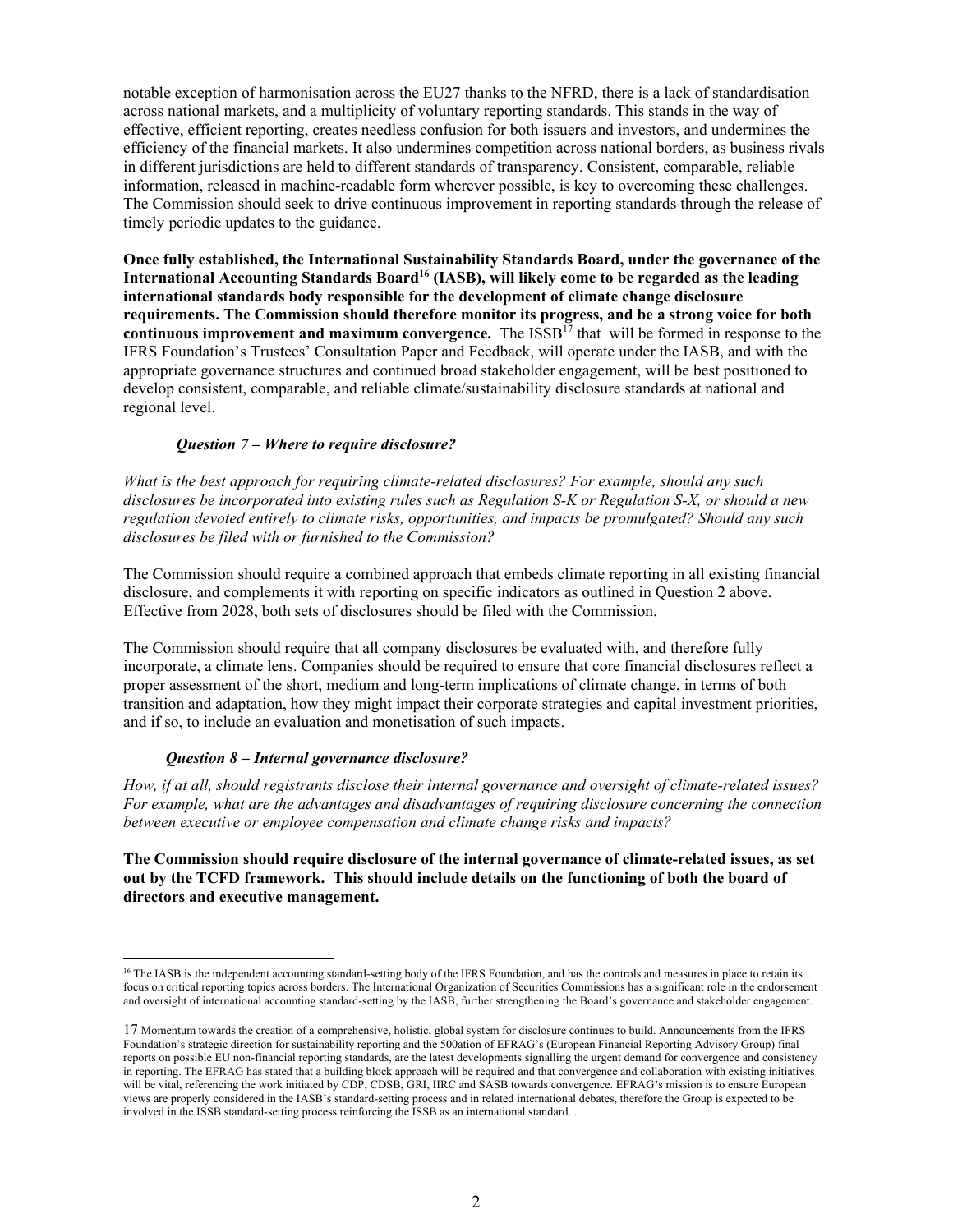In our experience, factors and processes that are the subject of mandatory disclosure are seen by boards and top management to be of vital importance. Disclosure of the internal governance measures that have been adopted enables investors to see what measures the board is taking to: place climate change at the top of the board's agenda; ensure an integrated approach across all aspects of board and committee decision-making; and drive the execution of a climate transition strategy that is integrated across all aspects of the business, including strategy, culture, human capital development, finance, risk, audit, remuneration and external engagement with investors, policy-makers and stakeholders. This in turn allows investors to assess the effectiveness with which the company is responding and adapting to the climate emergency.

Under the recommendations of the governance pillar of TCFD, companies must:

- describe the board's oversight of climate-related risks and opportunities; and
- describe management's role in assessing and managing climate-related risks and opportunities.

**With respect to the specific question of executive remuneration, the Commission should require that boards adopt and disclose a set of policies that align both annual bonuses and long-term incentive plans with robust performance targets tied to their companies' climate transition strategies**. This means that disclosure should include Key Performance Indicators (KPIs) that link annual bonuses to operational improvements, such as annual reductions in greenhouse gas emission, improvements in energy efficiency, reduction in leaks of high-potency greenhouse gases; as well as KPIs that link long-term incentive packages to specific milestones laid out in their companies' climate transition roadmap, such as new industrial capacity in areas of innovation, progress against medium and long-term targets that reshape the portfolio of products and services, M&A activity to accelerate the rebalancing of the business model, etc.

The *Guiding Principles for Climate Change Governance on Corporate Boards*, published by the World Economic Forum, aim to foster effective climate governance on corporate boards and help non-executive directors improve their mastery of all relevant aspects of climate governance includes amongst others recognition of the importance of financial reporting as a key are in board decision-making.

### *Question 9 – Global standards and Commission requirements?*

*What are the advantages and disadvantages of developing a single set of global standards applicable to companies around the world, including registrants under the Commission's rules, versus multiple standard setters and standards? If there were to be a single standard setter and set of standards, which one should it be? What are the advantages and disadvantages of establishing a minimum global set of standards as a baseline that individual jurisdictions could build on versus a comprehensive set of standards? If there are multiple standard setters, how can standards be aligned to enhance comparability and reliability? What should be the interaction between any global standard and Commission requirements? If the Commission were to endorse or incorporate a global standard, what are the advantages and disadvantages of having mandatory compliance?* 

**The Commission should play a leading role in driving the emergence of a single set of global and internationally recognised, mandatory standards, applicable to companies operating around the world;** this has been consistently expressed by our members. In the response to question 3, we set out some of the many disadvantages of the current proliferation of reporting and disclosure standards.

As noted in response to question 5, we stated our strong recommendation that the Commission's disclosure requirements build on and complement the TCFD recommendations, and align as much as possible with the EU NFRD and CSRD.

#### *Question 10 – Enforcement, assurance and audit?*

*How should disclosures under any such standards be enforced or assessed? For example, what are the advantages and disadvantages of making disclosures subject to audit or another form of assurance? If there is an audit or assurance process or requirement, what organization(s) should perform such tasks? What relationship should the Commission or other existing bodies have to such tasks? What assurance framework should the Commission consider requiring or permitting?*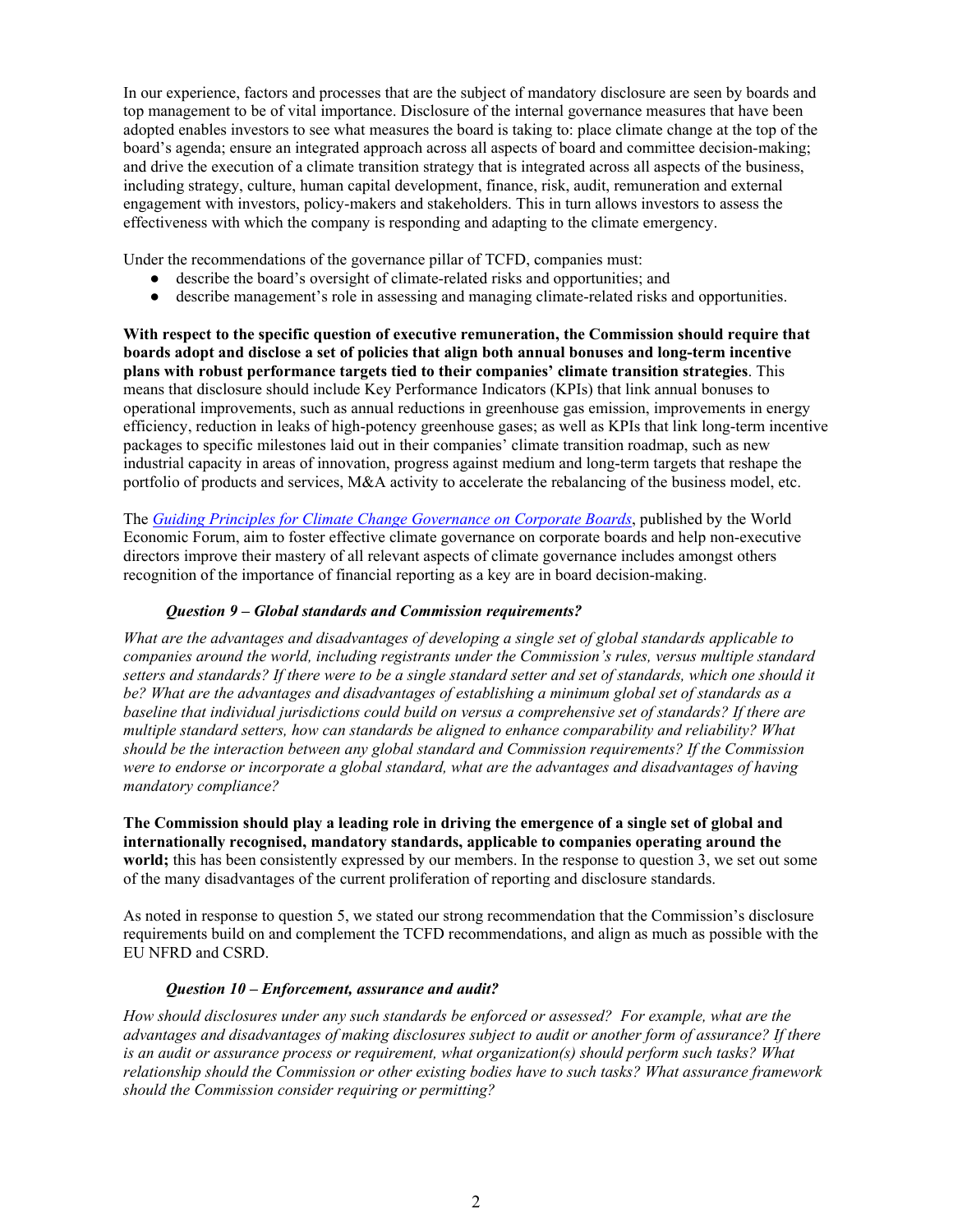**The Commission should require companies to apply the same standard of audit to climate change disclosures as is employed for the financial statements.** The climate information must reflect the true, fair and balanced state of the business, by considering both the impacts of the company on stakeholders and the environment, the impacts on the company from its exposure to external factors such as extreme weather events, and its exposure to regulatory, technological, reputational and litigation risks, such that they can be evaluated with the same rigour as that applied to financial statements. The Commission should therefore treat climate information as being as relevant to users and stakeholders as the financial information, and should require that it be subject to the same challenge and be given the same level of priority to ensure its integrity.

In the earlier stages, climate disclosure will inform many inputs in the financial statements and accounts, and the long-term performance and viability of the business. As it matures into an integral part of the business' strategy, it will become impossible to separate it from financial reporting. Therefore, both should be subject to the same level of assurance from the earliest opportunity.

The many business leaders within our forum who rely on the assurance provided by external auditors to test the integrity of their companies' reporting, and thereby make informed decisions, agree that a multi-faceted opinion that evaluates and, if necessary, incorporates, climate change as a key audit matter is essential for the audit opinion to be valid. A lesser level of assurance may result in insufficiently challenged inputs, thereby misstating the financials.

Finally, a siloed approach involving two separate assurance exercises in climate change/sustainability on the one hand and financial reporting on the other cannot result in comprehensive consideration of these ubiquitous and often interdependent sets of risk. Alternatively, they could result in duplication of efforts, where external auditors re-evaluate the sustainability information to understand the implications for their engagement, potentially reaching inconsistent conclusions.

# **With regard to enforcement, the Commission should apply the same sanctions as for existing rules (such as Regulation S-K or S-X).**

# *Question 11 – Other measures to ensure reliability?*

*Should the Commission consider other measures to ensure the reliability of climate-related disclosures? Should the Commission, for example, consider whether management's annual report on internal control over financial reporting and related requirements should be updated to ensure sufficient analysis of controls around climate reporting? Should the Commission consider requiring a certification by the CEO, CFO, or other corporate officer relating to climate disclosures?* 

**The Commission should leverage the strong systems that already exist through the Sarbanes-Oxley Act to ensure effective financial oversight to incorporate oversight of the integrity of climate reporting, and require annual certification by the CEO in the financial statements of the company's climate disclosures.** Through the adoption of the Sarbanes-Oxley Act, the US has developed a robust oversight and enforcement regime to maintain the integrity of internal controls over financial reporting. This has significantly elevated the attention of top management and boards to proper governance, and positioned the US as a global leader in defining and enforcing rigorous standards. The Commission should seize this opportunity to drive this same level of rigour and global leadership in the area of climate governance and disclosure.

As climate reporting matures, and in the spirit of maintaining a dynamic approach to issuing timely updates to its guidance, the Commission should keep under review the possibility of incorporating oversight of not just climate disclosure, but the overall architecture of climate governance, including a requirement for CEO certification.

# *Question 12 – Comply or explain?*

*What are the advantages and disadvantages of a "comply or explain" framework for climate change that would permit registrants to either comply with, or if they do not comply, explain why they have not complied with the disclosure rules? How should this work? Should "comply or explain" apply to all climate change disclosures or just select ones, and why?*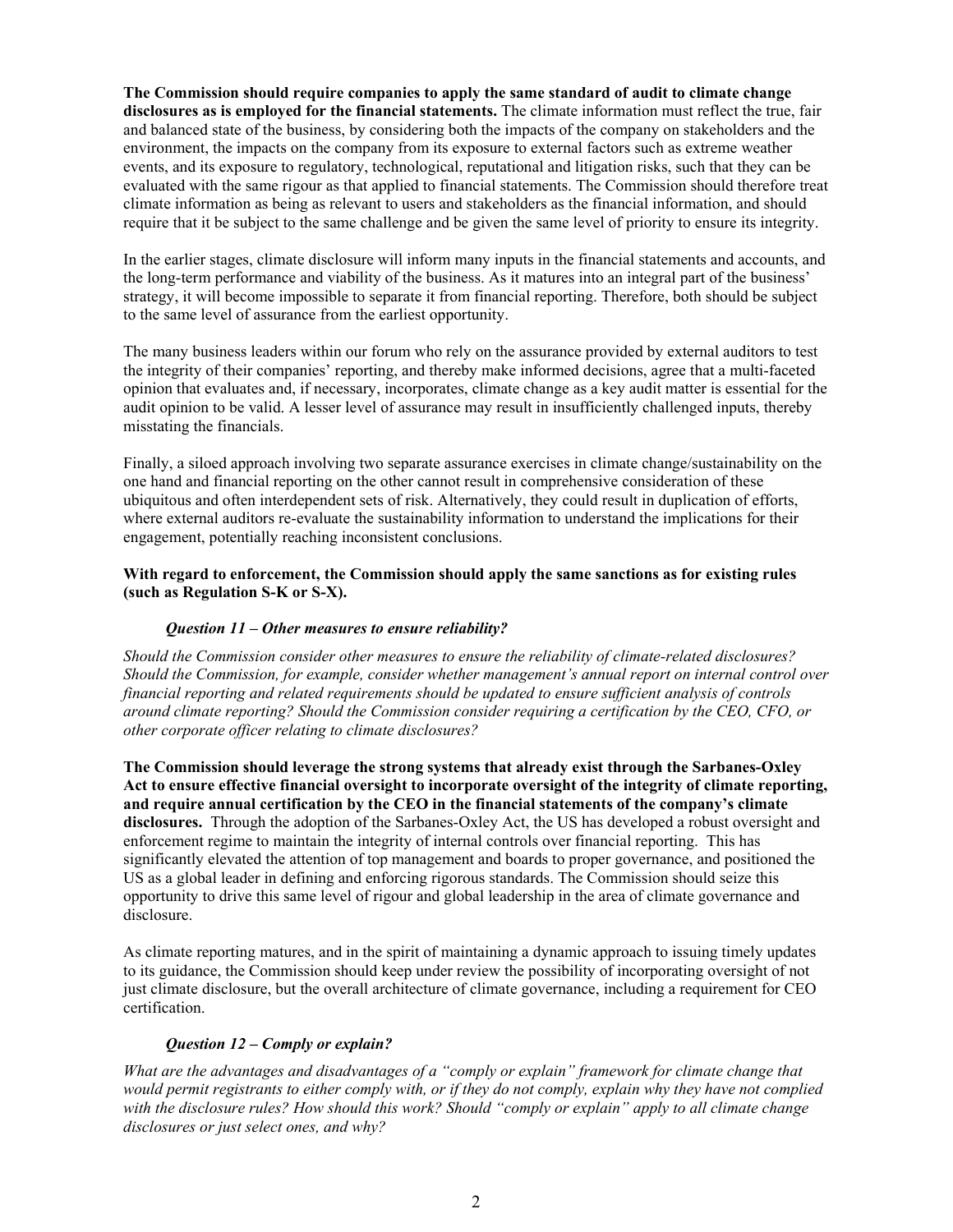**The Commission should frame its guidance as mandatory, and state unequivocally that it recommends full compliance on grounds this will provide consistency, reliability and improved decision-making.**  However, there will inevitably be certain occasions on which a single common disclosure standard may be inapplicable, or produce illogical or misleading information. The Commission should allow the possibility for companies, in very limited circumstances, to present alternative performance measures that deviate from the required standard, provided they are accompanied by a reconciliation to the prescribed disclosure and a fulsome explanation.

# *Question 13 - Rules on disclosure of discussion and analysis?*

*How should the Commission craft rules that elicit meaningful discussion of the registrant's views on its climate-related risks and opportunities? What are the advantages and disadvantages of requiring disclosed metrics to be accompanied with a sustainability disclosure and analysis section similar to the current Management's Discussion and Analysis of Financial Condition and Results of Operations?* 

**The Commission should require companies to produce robust narrative reporting that details their roadmap to carbon neutrality across their entire value chain (Scopes 1, 2 and 3 emissions) by 2050 or earlier**. As noted in our response to Question 2 above, corporate disclosure must include both quantitative and qualitative reporting. The latter should explain clearly the goals companies have set and the specific actions they will take to support their achievement by recasting their business models and positioning them for resilience and success in a zero-carbon economic system. Companies should outline the significant milestones that will be achieved on that pathway, and explain how they are driving change across their organisations by reshaping corporate culture, building new skills, redesigning incentive systems, and engaging with key stakeholders such as suppliers, partners and customers to enlist them in the necessary transformation. Without such narrative disclosure, there is a danger that the data will be presented for their own sake, devoid of proper explanation of their significance in supporting the underlying transformation strategy.

**The Commission should require companies to include such disclosures in the MD&A**, thus ensuring that they will be accorded the same level of scrutiny and quality control as other decision-critical information destined for investors. Some of this content will consist of actions taken and results achieved within the usual near-term reporting cycle, insofar as they specifically address matters related to supporting the early stages of the companies' transformation. However, much of this content will address medium and long-term actions, i.e., extending over three decades, and as such, the nature of the MD&A will necessarily change to reflect the new orientation of companies and their boards towards longer-term planning. As noted in our response to Question 2 on Materiality, the new MD&A should report on actions whose impacts meet an enhanced definition of materiality that extends over a longer time horizon and takes a holistic view of both outside-in and inside-out value drivers as time progresses.

# *Question 14 - Private companies?*

*What climate-related information is available with respect to private companies, and how should the Commission's rules address private companies' climate disclosures, such as through exempt offerings, or its oversight of certain investment advisers and funds?* 

**The Commission should, to the extent its mandate permits, seek to apply the same disclosure standards to private companies under its purview as it does to public companies**. Climate change represents an existential challenge of unprecedented historic urgency. It will require the active collaboration of all parties across business, government and civil society to overcome it successfully, and as such, the ownership structure of companies is irrelevant to their responsibility to be transparent, accountable and proactive.

**The Commission should, in the spirit of maximum alignment with other leading jurisdictions, apply reporting requirements** on investment advisors and funds that are consistent with those applied to listed banks, insurers and asset managers, per our response to Question 2 above, irrespective of size. The EU's newly proposed CSRD applies specific disclosure standards to banks, regardless of size, so the Commission should seek to align itself with that standard to the greatest extent possible.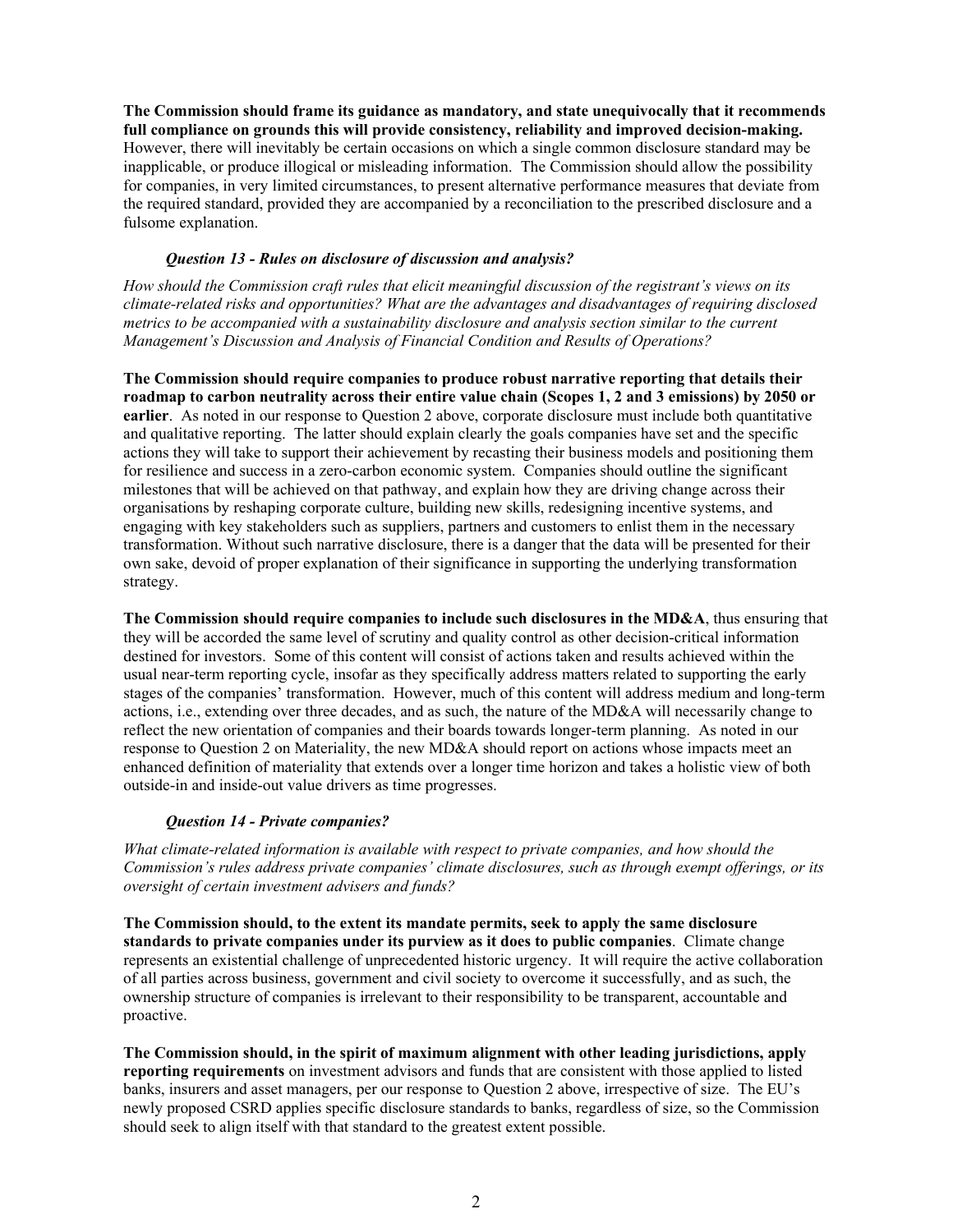### *Question 15 – Wider ESG disclosures?*

*In addition to climate-related disclosure, the staff is evaluating a range of disclosure issues under the heading of environmental, social, and governance, or ESG, matters. Should climate-related requirements be one component of a broader ESG disclosure framework? How should the Commission craft climate-related disclosure requirements that would complement a broader ESG disclosure standard? How do climaterelated disclosure issues relate to the broader spectrum of ESG disclosure issues?* 

#### **The Commission should begin by prioritising the development of a robust framework for climate**

**change.** Climate issues are rightly at the top of the public agenda, because of the extreme damage that failure to take urgent action will cause, not only to enterprise value and the broader economy, but to the very safety of the planet, its natural ecosystems and its people. It is therefore essential to make swift progress in regulating disclosures in this area. Once this first all-important phase has been completed, the Commission should turn its attention to the broader array of ESG issues that have the potential to drive enterprise value, global economic and financial stability and social cohesion.

**As part of this first phase, the Commission should define the climate challenge in a holistic manner, in recognition of the fact that companies' exposure to, and management of, water security and impacts on forests have a direct bearing on the delivery of climate goals, especially at a systemic level**. As with other areas, companies will be subject to both the impacts *on* their business from water stress and ecosystems degradation – the so-called "outside-in" impacts – and the impacts *from* their business on water systems and forests, a k.a. "inside-out" impacts. The former lend themselves to being assessed using a conventional definition of materiality; the latter are captured through the application of the Double Materiality standard, insofar as at a cumulative level, they contribute, in many cases substantially, to impacts on the integrity of the broader natural and economic ecosystem.

**With regard to the impacts** *felt by* **companies, the Commission should require companies in sectors with a high probability of value-chain links to forest loss and degradation to make disclosures that fully explain their exposure to such risks, and the mitigation measures taken to minimise them**. In so doing, companies should ensure that their disclosures regarding climate scenario analyses capture the impacts over time of continued forest loss and degradation. This will be particularly important in sectors using agricultural commodities and timber, which may be affected by local changes to, for example, rainfall, erosion and decreased productivity resulting from local or regional deforestation.

**The Commission should likewise require companies that are vulnerable to water stress, flooding, water pollution, and other water-related impacts caused by climate-induced physical risks, to ensure their disclosures of climate scenario analyses include clear reference to such risks, and the mitigation measures taken to minimise them**. Affected sectors would include, among others, the agri-food value chain, apparel, energy, chemicals, pharmaceuticals, IT hardware and mining.

**With regard to the impacts** *caused by* **companies on forest loss and degradation, the Commission should require companies that have, or are likely to have, significant such impacts, either directly or via their supply chains, to disclose their management of forest impacts, using a framework based on that used by CDP Forests18**. Poor levels of disclosure in these areas result in risks and impacts not being properly understood, much less managed effectively. Conversely, by imposing robust disclosure requirements in this area, the Commission will shine a light on this important component of the fight against climate change, and help ensure that companies make the appropriate investments to minimise the causes and impacts of forest loss and ecosystems degradation. Companies involved in the production and consumption of agricultural commodities, particularly cattle products, palm oil, soy, timber products, natural

<sup>&</sup>lt;sup>18</sup> CDP Forests uses 15 KPIs in 6 categories of industry-accepted measures to reduce deforestation. The first four categories map directly onto TCFD pillars:

Governance – *board-level oversight* of forest-related issues, publicly available company-wide *policy* of no deforestation, and robust public *commitments* to no-deforestation that cover 100% supply and are set to be completed by 2030.

Strategy – forest issues fully integrated into all parts of long-term strategic business plans

Risk management – comprehensive forest-related risk assessments

Measuring and targets – targets, certification, traceability, compliance (control monitor and verify compliance with policies and commitments) and legal compliance.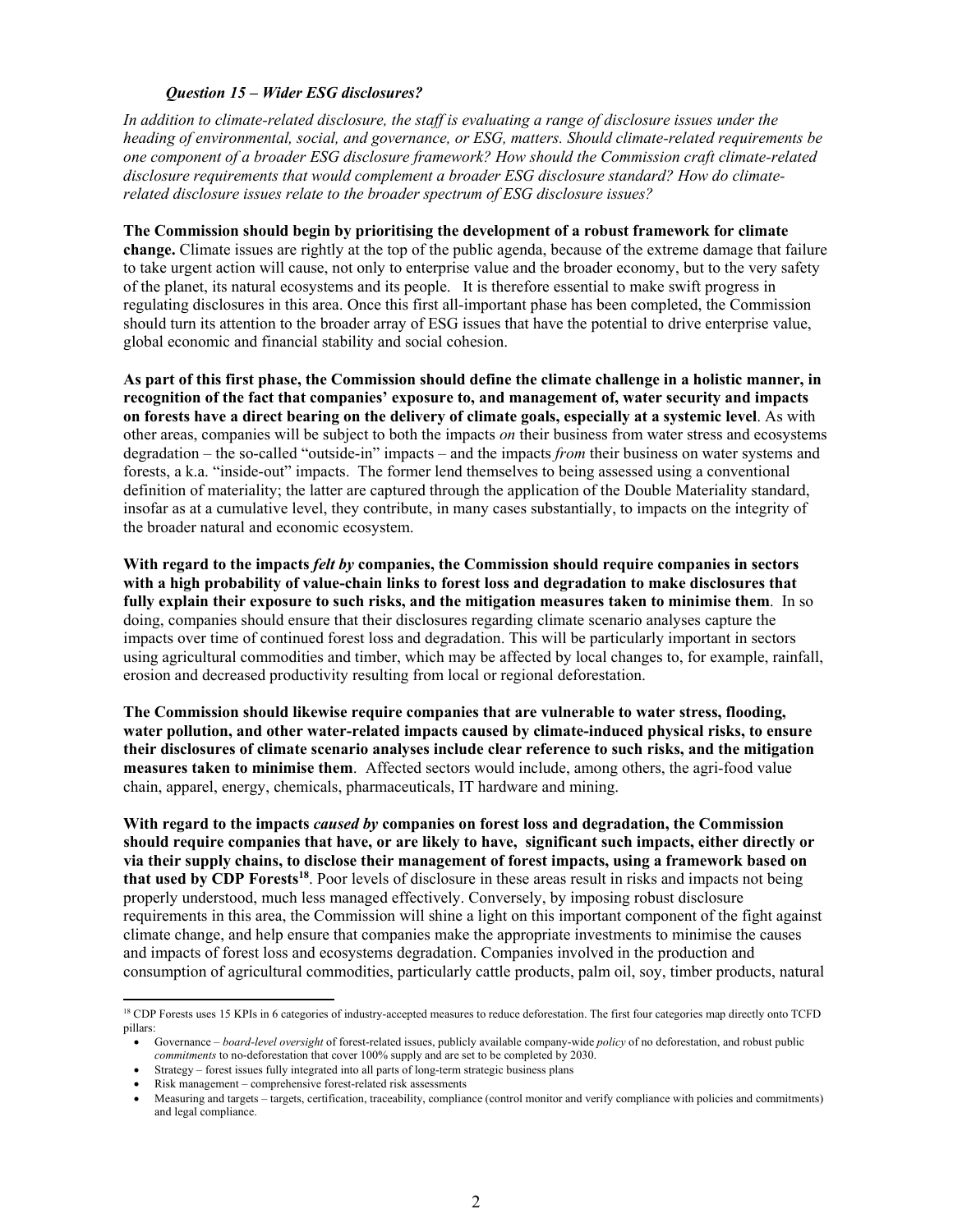rubber, cocoa and coffee, as well as industrial activities such as mining, minerals, and pulp and paper, are among those with the greatest such impacts, and should disclose them throughout their value chain<sup>19</sup>.

**The Commission should work with existing actors in the area of forest impact management and reporting to develop appropriate disclosure requirements and to clarify criteria for inclusion in disclosure requirements.** These actors include CDP, the Accountability Framework initiative  $(Af_i)^{20}$ , the New York Declaration on Forests (NYDF) Assessment Partners<sup>21</sup>, and the Roundtable on Sustainable Palm Oil. The CDP Forests reporting framework is based on the TCFD key pillars and we suggest the Commission consider basing its own disclosure requirements on the CDP framework for that reason.

**The Commission should require that disclosure on forests include company policies and practices on the acquisition and conversion of land (whether directly by them or by others in their value chain)**  *prior to* **carrying out their business activities**, as well as land management practices during the production of such commodities. The Commission should seek to align its standards with the requirements of the forthcoming Deforestation-Free Procurement legislation in the states of New York and California. The Commission should also ensure that disclosures apply to the whole value chain, and specifically cover:

- Corporate policies and targets on the acquisition of land, deforestation and forest degradation;<sup>22</sup>
- The governance procedures in place to ensure oversight and implementation of, and compliance, with these policies;
- The geographic scale at which land acquisition, ownership or management data have been collected and reviewed, and on which this assessment is based; $^{23}$

**The Commission should work with CDP, CEO Water Mandate, GRI (Global Reporting Initiative) and other actors working on corporate water management and reporting to develop appropriate disclosure requirements, and to arrive at a common definition of the criteria for determining which companies or industries should be covered by more detailed disclosure requirements.** We would expect this to lead to the Commission requiring further detailed disclosures from those companies with exposure to significant water-related risks, whether directly or in their value chain. This would include companies in agri-food and beverage production and processing, apparel, chemicals, mining and metals, and semiconductors industries, and those in turn that depend on these sectors for their own supply chains, e.g. food retailers, hospitality, clothing retailers, households products, automotive and others that are heavily reliant on water as a key input into their production processes. We would expect the Commission to require these companies to disclose their interactions with water as a shared resource, and how they are managing impacts related to water discharge, and suggest that these disclosures are based on the approach developed by  $GRI^{24}$ .

**The Commission should take a building block approach to developing its new reporting standards. Once a robust and comprehensive climate disclosure framework has been established that captures the above-noted interdependencies between Climate, Water and Forests, the Commission should develop a wider set of reporting standards that encompass the full range of environmental, social and governance matters.** When boards and other users of the information endeavour to make decisions, information that provides only a single focused perspective is not adequate and can be misleading. In particular, if the full range of sustainability factors is not considered in a holistic and integrated manner, there

<sup>&</sup>lt;sup>19</sup> Almost a quarter of global carbon emissions are generated from agriculture, deforestation and other forms of land use, with the global loss of tropical forests contributing 10% of annual emissions. Agricultural commodities and timber are the leading drivers of forest loss and degradation; more than half of all global forest loss associated with agriculture between 2001 to 2015 was due to the production and consumption of just seven commodities - cattle products, palm oil, soy, timber products, natural rubber, cocoa and coffee. Over 72 million hectares of forests were lost to make way for their production. WRI. (2020). Global Forests Review. https://r <sup>20</sup> The Accountability Framework initiative (AFi) is a collaborative effort to build and scale up ethical supply chains for agricultural and forestry products. https://accountability-framework.org/

<sup>&</sup>lt;sup>21</sup> The NYDF is a voluntary initiative that brings together governments, companies, civil society and other stakeholders to work collaboratively towards ending deforestation by 2030. NYDF Progress Assessment Partners is an independent monitoring effort undertaken by a group of NGOs and research institutions that annually assess progress toward the NYDF.

 $^{22}$  Using definitions set out by the Afi available at https://accountability-framework.org/the-framework/contents/definitions/

<sup>&</sup>lt;sup>23</sup> Compliance with the proposed Deforestation-free Procurement legislation in California and New York states will require traceability of forest-risk supply chains "to the smallest administrative unit" (the ranch or plantation)

<sup>&</sup>lt;sup>24</sup> GRI's disclosure framework 303: Water and Effluents 2018 covers the management of water sourcing, consumption and discharge, identification of impacts, goals, stakeholder engagement and the wider water context, in both geographic and public policy terms. It also covers water discharges, including effluent quality and standards and again the wider water context for these operations. Available at https://www.globalreporting.org/how-touse-the-gri-standards/resource-center/